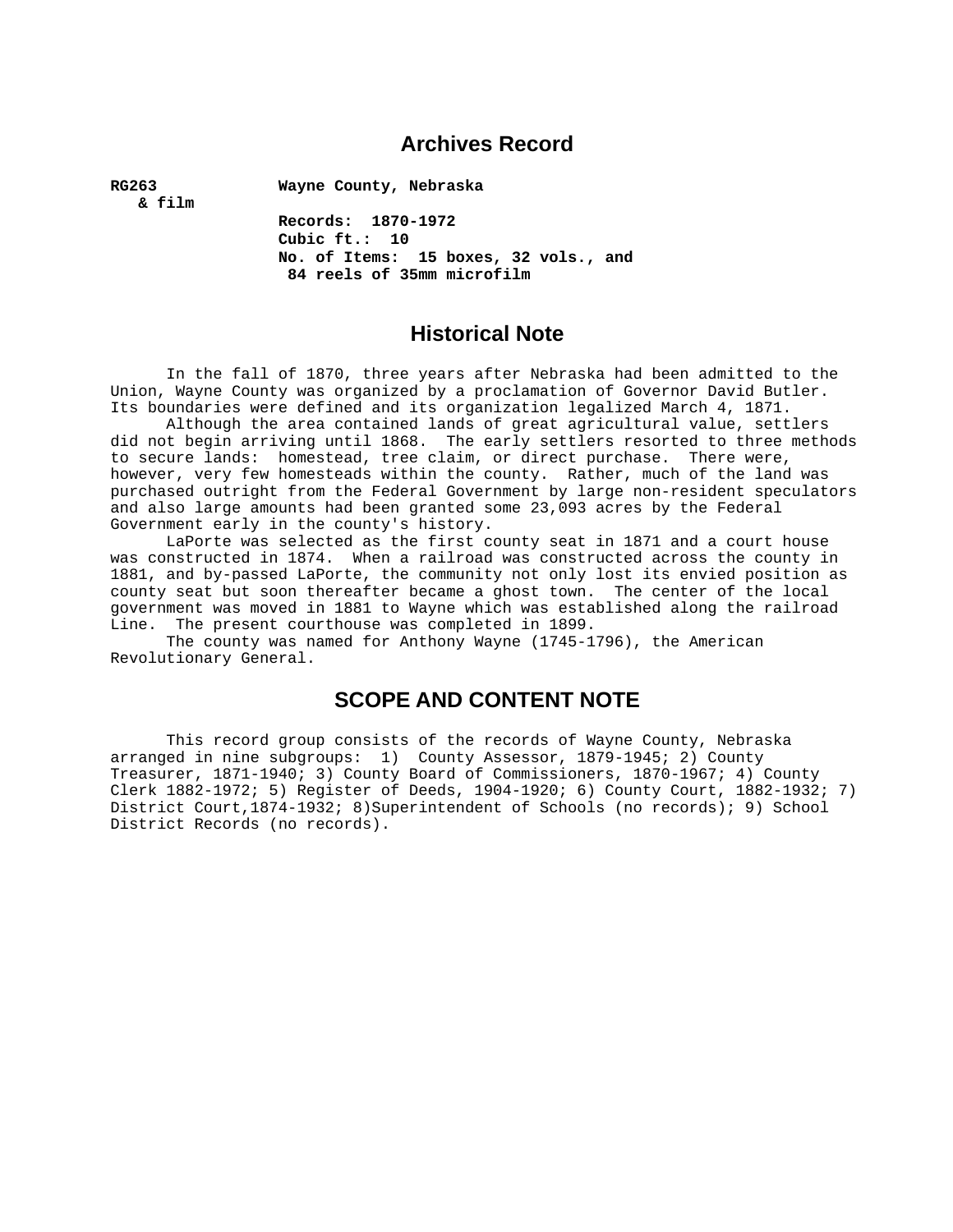ADDED ENTRIES:

COUNTY GOVERNMENT--RECORDS AND CORRESPONDENCE ELECTIONS--NEBRASKA--WAYNE COUNTY JUSTICE OF THE PEACE--NEBRASKA--WAYNE COUNTY LIVESTOCK--BRANDS--NEBRASKA--WAYNE COUNTY LAND TITLES--REGISTRATION AND TRANSFER--NEBRASKA--WAYNE COUNTY MARRIAGES--NEBRASKA--WAYNE COUNTY MILITIA RECORDS--NEBRASKA--WAYNE COUNTY MOTOR VEHICLE VALUATION--NEBRASKA--WAYNE COUNTY NATURALIZATION RECORDS--NEBRASKA--WAYNE COUNTY PERSONAL PROPERTY--NEBRASKA--WAYNE COUNTY REAL ESTATE--VALUATION--NEBRASKA--WAYNE COUNTY SCHOOL LAND--NEBRASKA--WAYNE COUNTY TAXATION--NEBRASKA--WAYNE COUNTY TAXATION OF PERSONAL PROPERTY--NEBRASKA--WAYNE COUNTY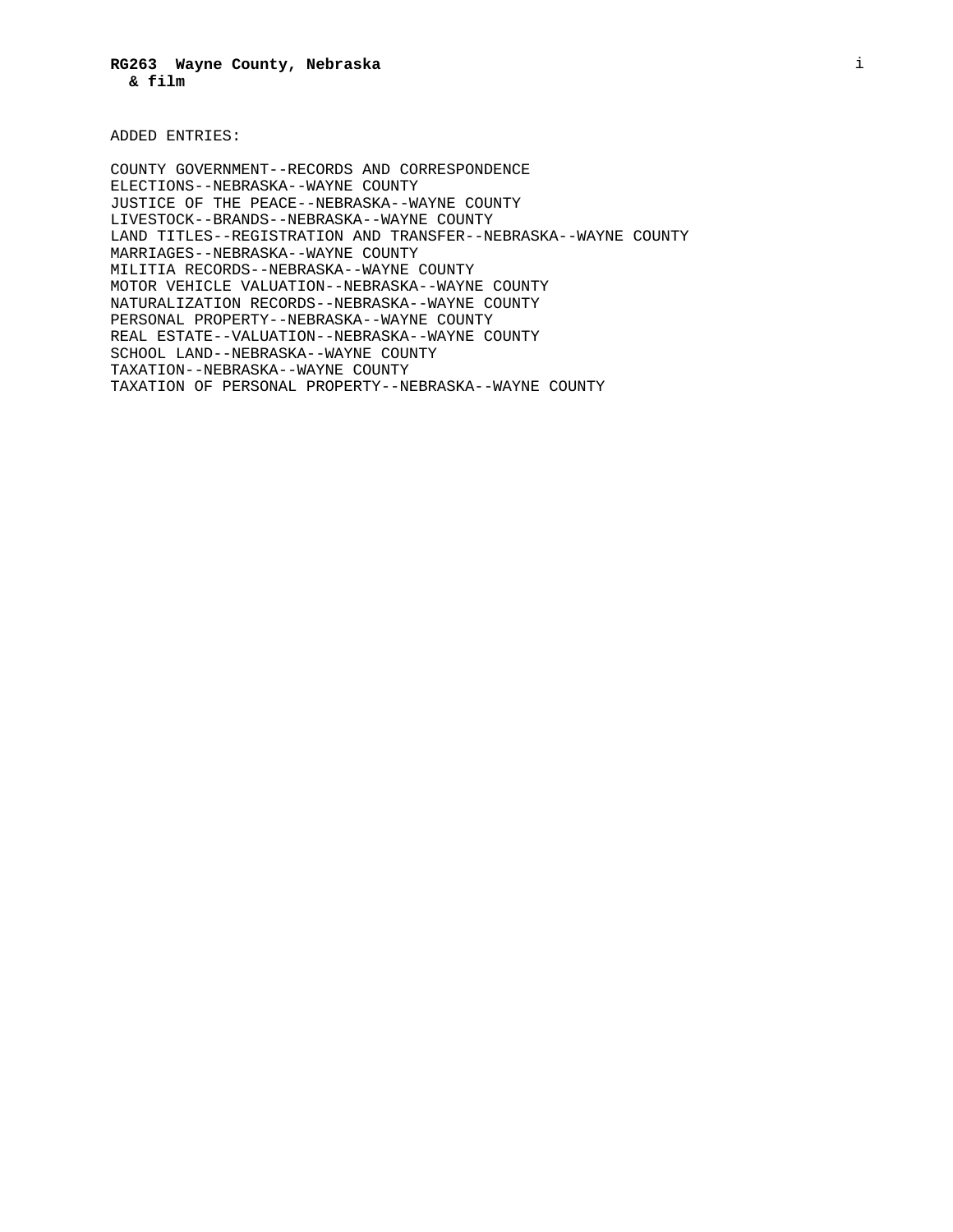#### **RG263 Wayne County, Nebraska & film**

 The bulk of the collection consists of Assessment Schedules and tax lists on microfilm. The assessment records include both the county Assessor's valuations of personal and real property within the county, arranged by precinct. These records provide more detail than the tax lists of Series Two, i.e., number, type and value of livestock, equipment, county tax, school district tax, sanitary tax, et al., addresses, receipt number, date of payment, person paying, delinquency (if any). The motor vehicle tax lists reveal the name of the owner, his address, description of automobile, valuation, total tax, date paid, etc. Also included in Subgroup Two, Treasurer, are unfilmed volumes relating to school land leases, a volume entitled Agricultural College Land Book, and a Tax Sale Book for sales of land due to delinquent taxes.

 Subgroup Three, County Board of Commissioners records the minutes of the County Board, 1870-1967. This record provides an excellent reference to trace the development of the county, and is a complete record of minutes for this period. This series also contains one box of unfilmed records concerning the construction of the County Courthouse, 1874, 1893-1896.

 Subgroup Four, County Clerk, contains marriage records, 1871-1955, on microfilm produced by the Genealogical Society of Utah in cooperation with the Historical Society, 1997-1998. Marriage licenses are included for 1871-1955 only. The General Index on reel one includes entries through 1997.

Also included in series two are election records which include Abstracts of Votes Cast of the period 1882-1906 (unfilmed) and 1908-1972 (on microfilm). A nearly complete file of election returns was assembled by obtaining official abstract of votes cast for each election, 1882-1906. Election returns, 1908- 1972, are on microfilm for both primary and general elections.

 Series seven includes both Soldiers and Sailors Rosters, 1923-1929 and Militia Rolls, 1905-1928. The Soldiers and Sailors Rosters were created by the precinct assessor for each precinct and ward. He was directed to make and deliver to the County Clerk at the time of the annual assessment of each odd number year a correct list of all persons who served in the U.S. Army, Navy, or Marine Corps during the War of 1812, the Mexican War, and the Civil War, or in any part of the military or naval service of the United States during time of war. The assessor indicated the rank, company, regiment, battery or vessel on which each individual served, their residence at the time of the census and post office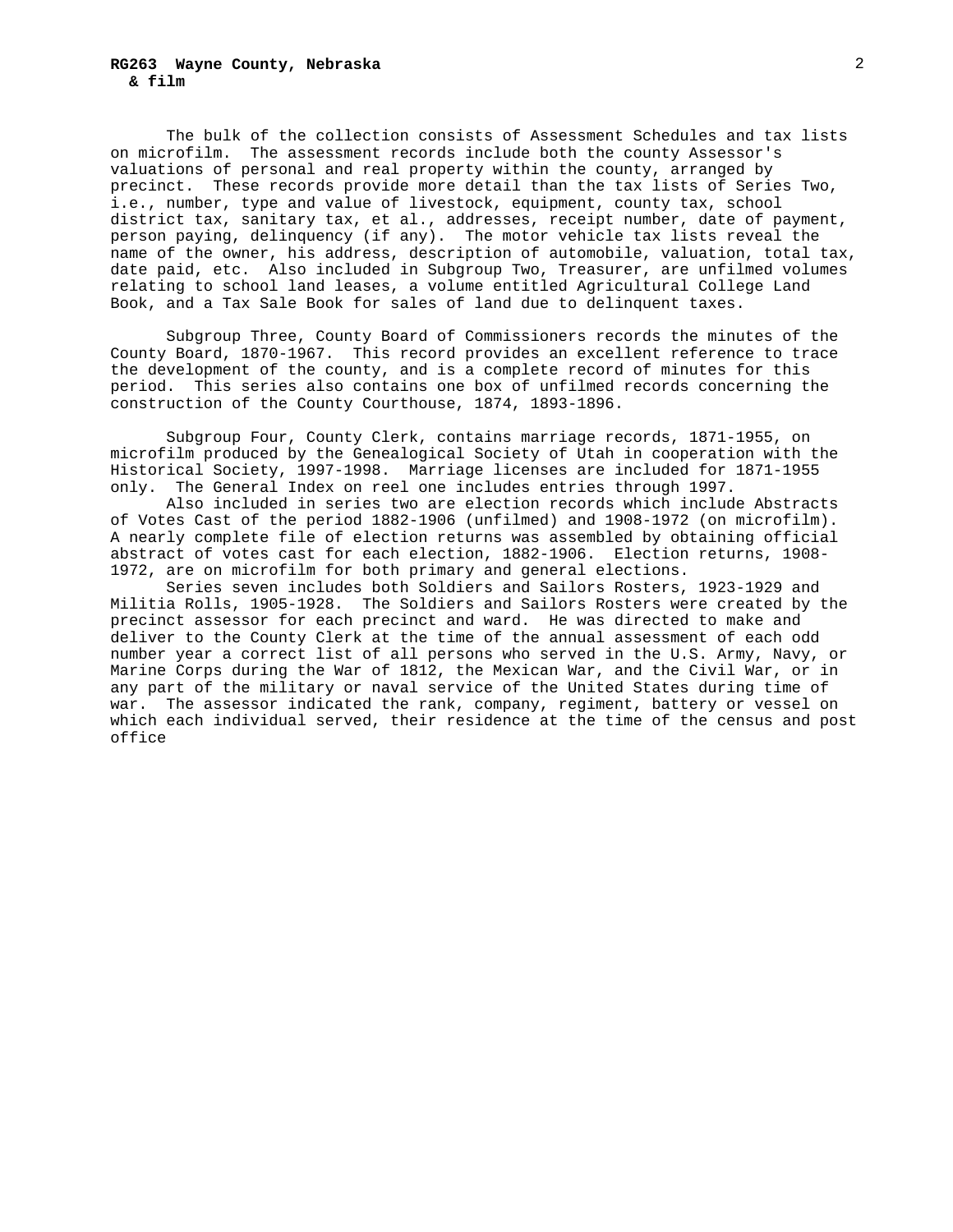#### **RG263 Wayne County, Nebraska & film**

address. Some of this data was subsequently published, usually by the Nebraska Secretary of State. The original lists were then returned to the County Assessor.

 According to a 1905 Nebraska State Statute, Militia Rosters were required. All male citizens and those who declared an intention to become citizens were annually enrolled by the county Assessor on militia lists. Information provided includes name, residence, age, occupation, prior military or naval service (if any). These rolls are organized by precinct. Subgroup four also contains one volume of brand records, 1878-1899.

 Subgroup five, Register of Deeds, contains two volumes of Real Estate Transfers, 1904-1915; and one volume of an Assessors Mortgage Record, 1907-1920.

 Subgroup Six, County Court, includes Justice of the Peace Dockets, 1882- 1918, and official correspondence of the County Judge, 1929-1932.

 Subgroup Seven, District Court, contains the naturalization records of the county, 1874-1932. These records have been microfilmed. Contact reference staff for access to these records.

There are no records in storage for subgroups eight through nine.

### **DESCRIPTION**

### **SUBGROUP ONE COUNTY ASSESSOR, 1879-1945**

**film**

**SERIES ONE ASSESSMENT SCHEDULES, 1879-1945** 

| Personal and Real Estate |                                                                                                                                                                                                                                                                                                                                                                                                                                                                                 | 1879 |
|--------------------------|---------------------------------------------------------------------------------------------------------------------------------------------------------------------------------------------------------------------------------------------------------------------------------------------------------------------------------------------------------------------------------------------------------------------------------------------------------------------------------|------|
| Personal and Real Estate |                                                                                                                                                                                                                                                                                                                                                                                                                                                                                 | 1880 |
|                          |                                                                                                                                                                                                                                                                                                                                                                                                                                                                                 | 1881 |
|                          | 1882                                                                                                                                                                                                                                                                                                                                                                                                                                                                            |      |
|                          | 1883                                                                                                                                                                                                                                                                                                                                                                                                                                                                            |      |
|                          | 1884                                                                                                                                                                                                                                                                                                                                                                                                                                                                            |      |
|                          | 1885                                                                                                                                                                                                                                                                                                                                                                                                                                                                            |      |
|                          | 1886                                                                                                                                                                                                                                                                                                                                                                                                                                                                            |      |
|                          |                                                                                                                                                                                                                                                                                                                                                                                                                                                                                 | 1887 |
|                          | 1888                                                                                                                                                                                                                                                                                                                                                                                                                                                                            |      |
|                          | 1889                                                                                                                                                                                                                                                                                                                                                                                                                                                                            |      |
|                          | 1890                                                                                                                                                                                                                                                                                                                                                                                                                                                                            |      |
|                          |                                                                                                                                                                                                                                                                                                                                                                                                                                                                                 | 1891 |
|                          | Vols. 1-3<br>Vols. 4-9<br>Vols. 9-12 Personal and Real Estate<br>Vols. 13-17 Personal and Real Estate<br>Vols. 18-22 Personal and Real Estate<br>Vols. 23-29 Personal and Real Estate<br>Vols. 30-40 Personal and Real Estate<br>Vols. 41-50 Personal and Real Estate<br>Vols. 51-61 Personal and Real Estate<br>Vols. 62-75 Personal and Real Estate<br>Vols. 76-89 Personal and Real Estate<br>Vols. 90-103Personal and Real Estate<br>Vols. 104-117 Personal and Real Estate |      |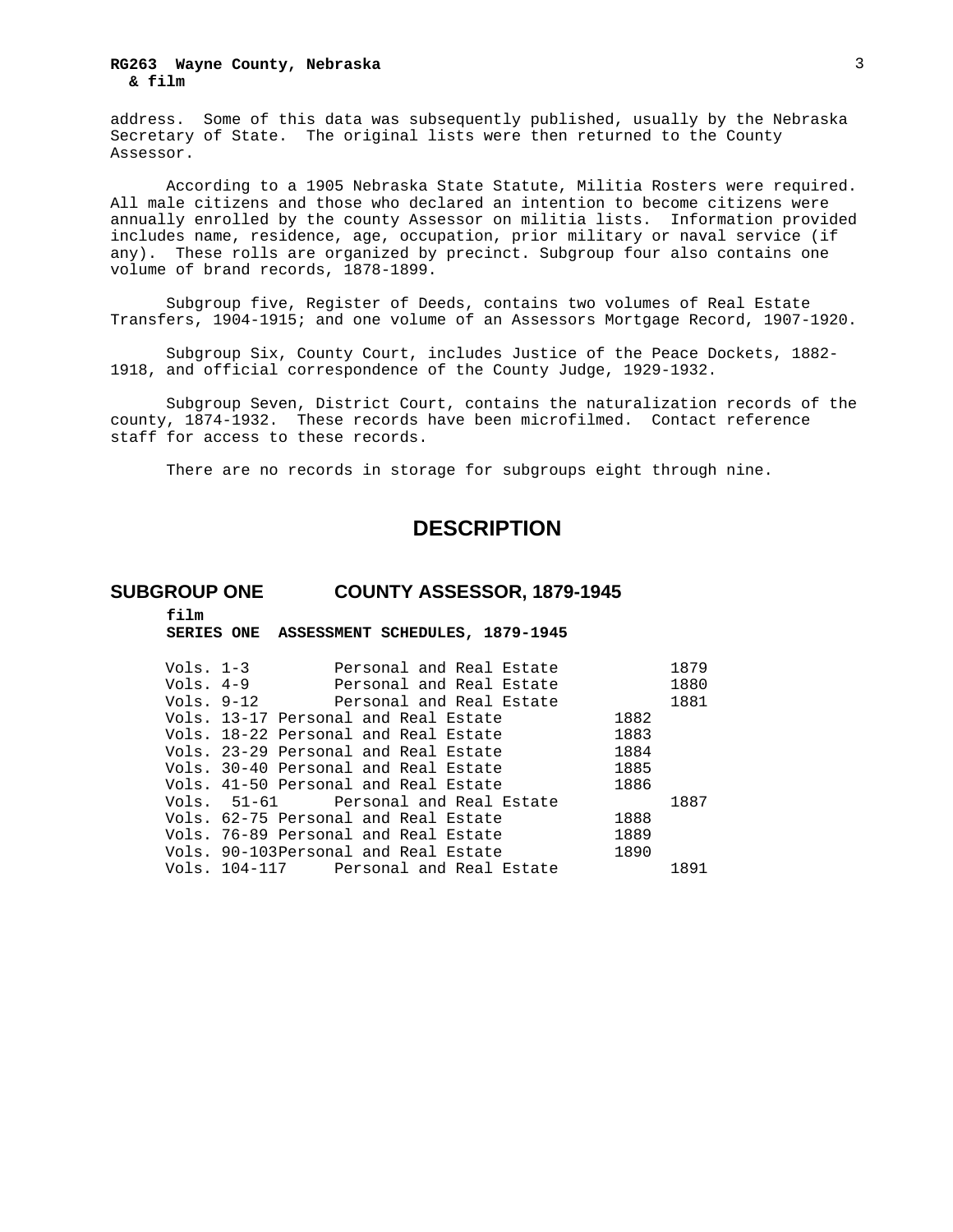### **film**

**SERIES ONE ASSESSMENT SCHEDULES, 1879-1945 (cont.)**

| Vols. 118-132 | Personal and Real Estate |  |      | 1892 |
|---------------|--------------------------|--|------|------|
|               |                          |  |      |      |
| Vols. 133-147 | Personal and Real Estate |  |      | 1893 |
| Vols. 148-162 | Personal and Real Estate |  |      | 1894 |
| Vols. 163-177 | Personal and Real Estate |  |      | 1895 |
| Vols. 178-193 | Personal and Real Estate |  |      | 1896 |
| Vols. 194-209 | Personal and Real Estate |  |      | 1897 |
| Vols. 210-226 | Personal and Real Estate |  |      | 1898 |
| Vols. 227-237 | Industrial Statistics    |  | 1898 |      |
| Vols. 238-254 | Personal and Real Estate |  |      | 1899 |
| Vols. 255-272 | Personal and Real Estate |  |      | 1900 |
| Vols. 273-289 | Personal and Real Estate |  |      | 1901 |
| Vols. 290-306 | Personal and Real Estate |  |      | 1902 |
| Vols. 307-324 | Personal and Real Estate |  |      | 1903 |
| Vols. 325-343 | Personal and Real Estate |  |      | 1904 |
| Vols. 344-360 | Personal and Real Estate |  |      | 1905 |

NOTE: Assessments, 1906-1909 missing at time of filming Starting with 1910, assessments appear in five year intervals

| Vols. 361–378 | Personal              | 1910      |
|---------------|-----------------------|-----------|
| Vols. 379–399 | Personal              | 1915      |
| Vols. 400–420 | Personal              | 1920      |
| Vols. 421–422 | Livestock Assessments | 1920      |
| Vols. 423–440 | Real Estate           | 1920      |
| Vols. 441–459 | Real Estate           | 1924-1925 |
| Vols. 460–475 | Personal              | 1925      |
| Vols. 476–495 | Personal              | 1930      |
| Vols. 496–514 | Real Estate           | 1930-1933 |
| Vols. 515–532 | Real Estate           | 1933-1935 |
| Vols. 533–537 | Personal              | 1935      |
| Vols. 538–542 | Personal              | 1940      |
| Vols. 543–544 | Real Estate           | 1940-1941 |
| Vols. 545–549 | Personal              | 1945      |
|               |                       |           |

Film Record for Subgroup One begins on next page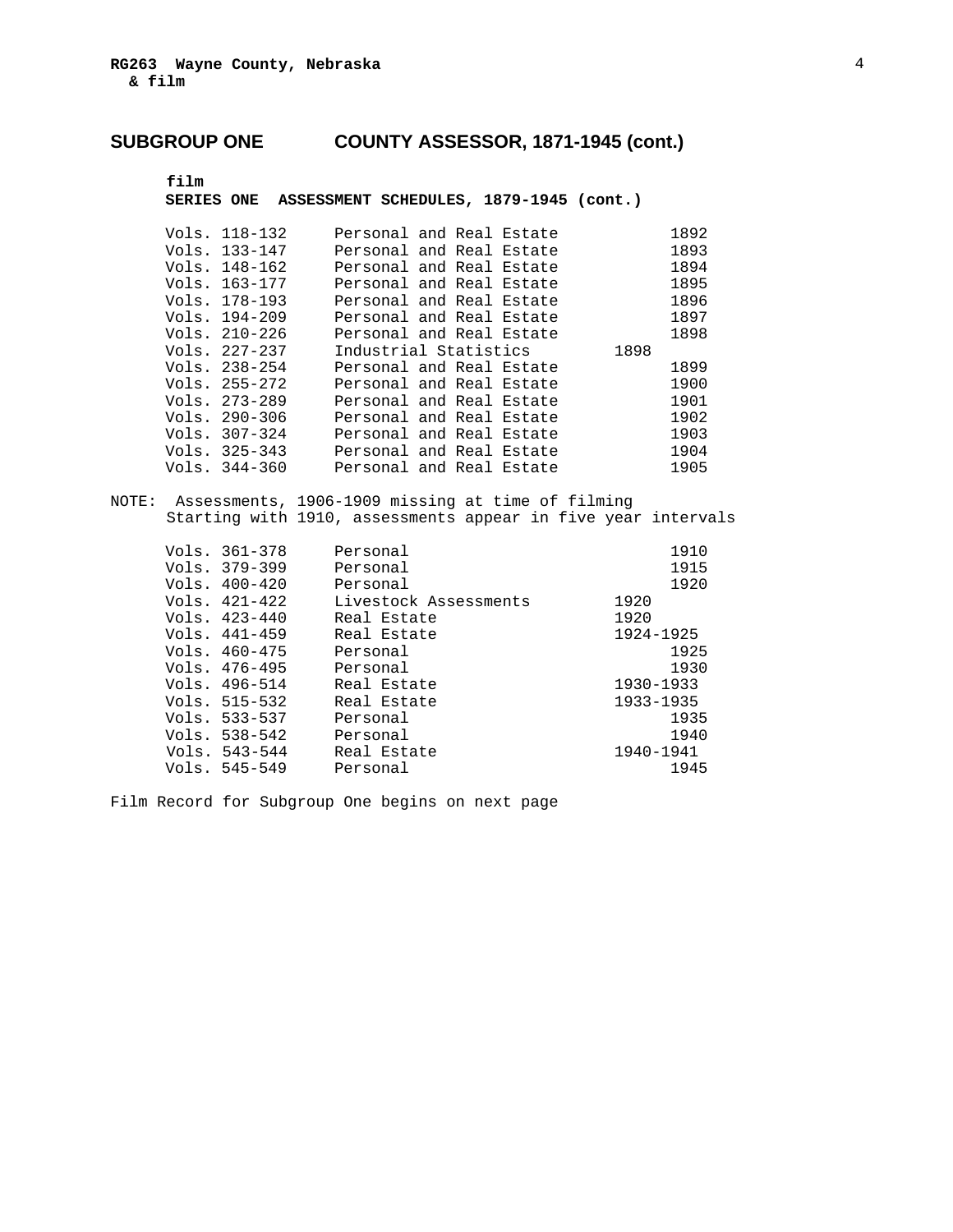| film                                         | SERIES ONE ASSESSMENT RECORDS - MICROFILM RECORD<br>MP3304                                                                                                                 |
|----------------------------------------------|----------------------------------------------------------------------------------------------------------------------------------------------------------------------------|
| Reel #1<br>817 frames<br>1634 pp.<br>#18,624 | Assessment Records, Real Estate, Vol. #1<br>La Porte Precinct "A", 1879.<br>thru<br>Assessment Records, Personal Property, 1878<br>Spring Branch Precinct "G-H"            |
|                                              | NOTE: No Personal for La Porte Precinct, 1879                                                                                                                              |
| Reel #2<br>914 frames<br>1828 pp.<br>#18,625 | Assessment Records, Personal Property, 1882<br>Spring Branch Precinct, "I-J"<br>thru<br>Assessment Records, Personal Property, 1885<br>Leslie Precinct, "P, Q, R"          |
|                                              | NOTE:<br>Wayne Pct, 1885 Militia List at frame #0340.<br>Real Assessments only from Wayne Precinct,<br>Town of Wayne, 1884.<br>Garfield Precinct, recaps 1885, frame #844. |
| Reel #3<br>878 frames<br>1756 pp.            | Assessment Records, Personal Property, 1885<br>Leslie Precinct, "S"<br>thru                                                                                                |
| #18,626                                      | Assessment Records, Real Estate, 1887<br>Chapin Precinct                                                                                                                   |
| Reel #4<br>940 frames<br>1880 pp.            | Assessment Records, Real Estate, 1887<br>Chapin Precinct (cont.)<br>thru                                                                                                   |
| #18,627                                      | Assessment Records, Real Estate, 1888<br>Plum Creek Precinct                                                                                                               |
|                                              | NOTE: Garfield and Sherman Precincts, Real<br>Estate Recaps, frame #0113                                                                                                   |
| Reel #5<br>930 frames<br>1860 pp.            | Assessment Records, Real Estate, 1888<br>Plum Creek Precinct (cont.)<br>thru                                                                                               |
| #18,629                                      | Assessment Records, Real Estate, 1889<br>Wayne Precinct                                                                                                                    |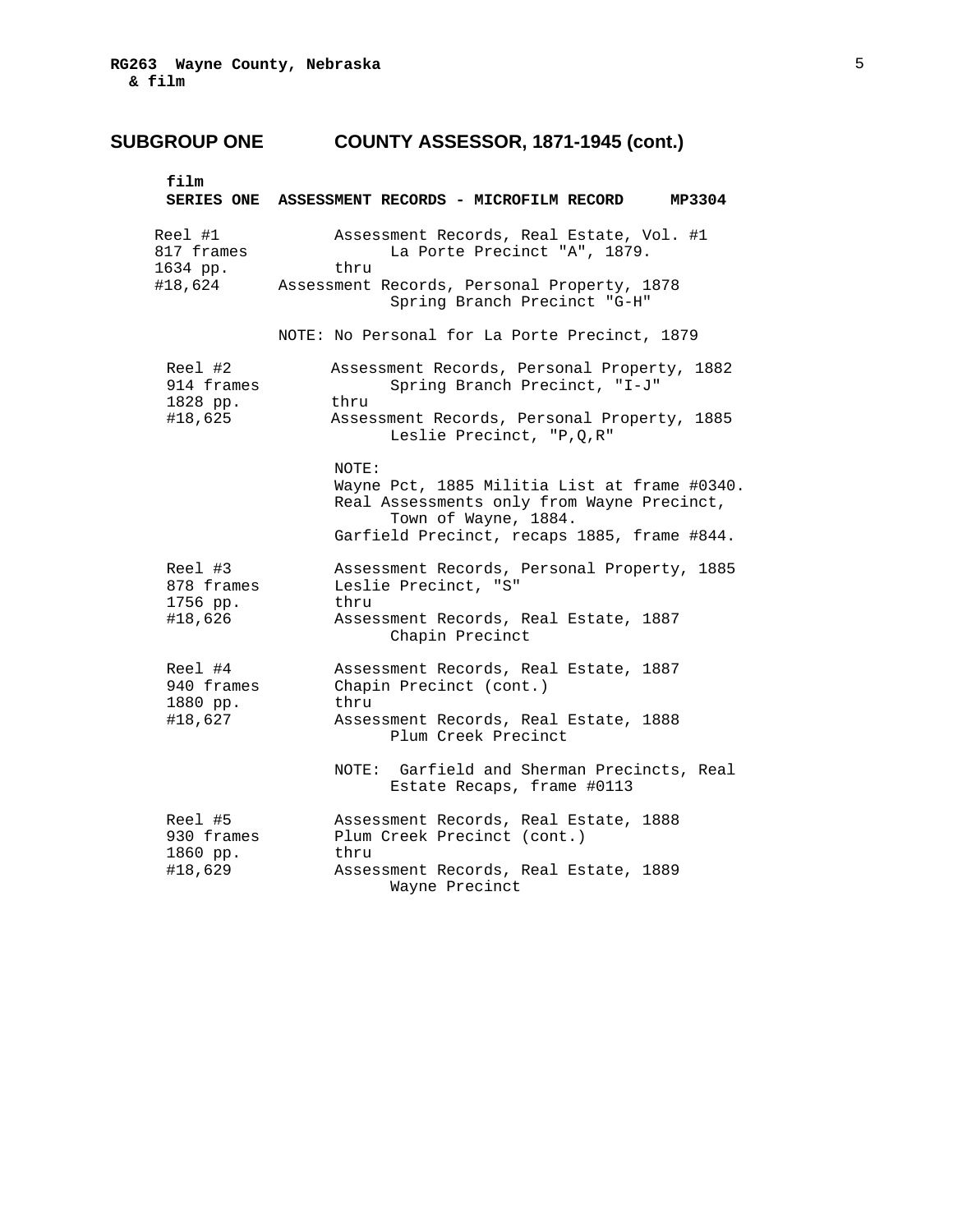| film                              | SERIES ONE ASSESSMENT RECORDS - MICROFILM RECORD (cont)                                                                        |
|-----------------------------------|--------------------------------------------------------------------------------------------------------------------------------|
| Reel #6<br>887 frames<br>1774 pp. | Assessment Records, Personal Property, 1889<br>Wilbur Precinct<br>thru                                                         |
| #18,630                           | Assessment Records, Personal Property, 1891<br>Garfield Precinct, "F, G"                                                       |
| Reel #7<br>916 frames<br>1832 pp. | Assessment Records, Personal Property, 1891<br>Garfield Precinct, "F-G"<br>thru                                                |
| #18,631                           | Assessment Records, Personal Property, 1892<br>Leslie Precinct                                                                 |
|                                   | NOTE: No assessment, Brenna Pct, 1892.<br>Frame #0667 - inside cover is "Sherman Precinct",<br>remainder is Garfield Precinct. |
| Reel #8<br>919 frames<br>1838 pp. | Assessment Records, Personal Property, 1892<br>Logan Precinct<br>thru                                                          |
| #18,632                           | Assessment Records, Personal Property, 1893<br>Strahan Precinct, "P, Q, R"                                                     |
|                                   | NOTE: Two personal and real estate books<br>for Sherman Pct, 1892                                                              |
| Reel #9<br>948 frames<br>1896 pp. | Assessment Records, Personal Property, 1893<br>Strahan Precinct, "S"<br>thru                                                   |
| #18,633                           | Assessment Records, Personal Property, 1895<br>Brenna Precinct                                                                 |
|                                   | NOTE: Garfield Pct, fr. #363, 1894,<br>"N-O" are blank                                                                         |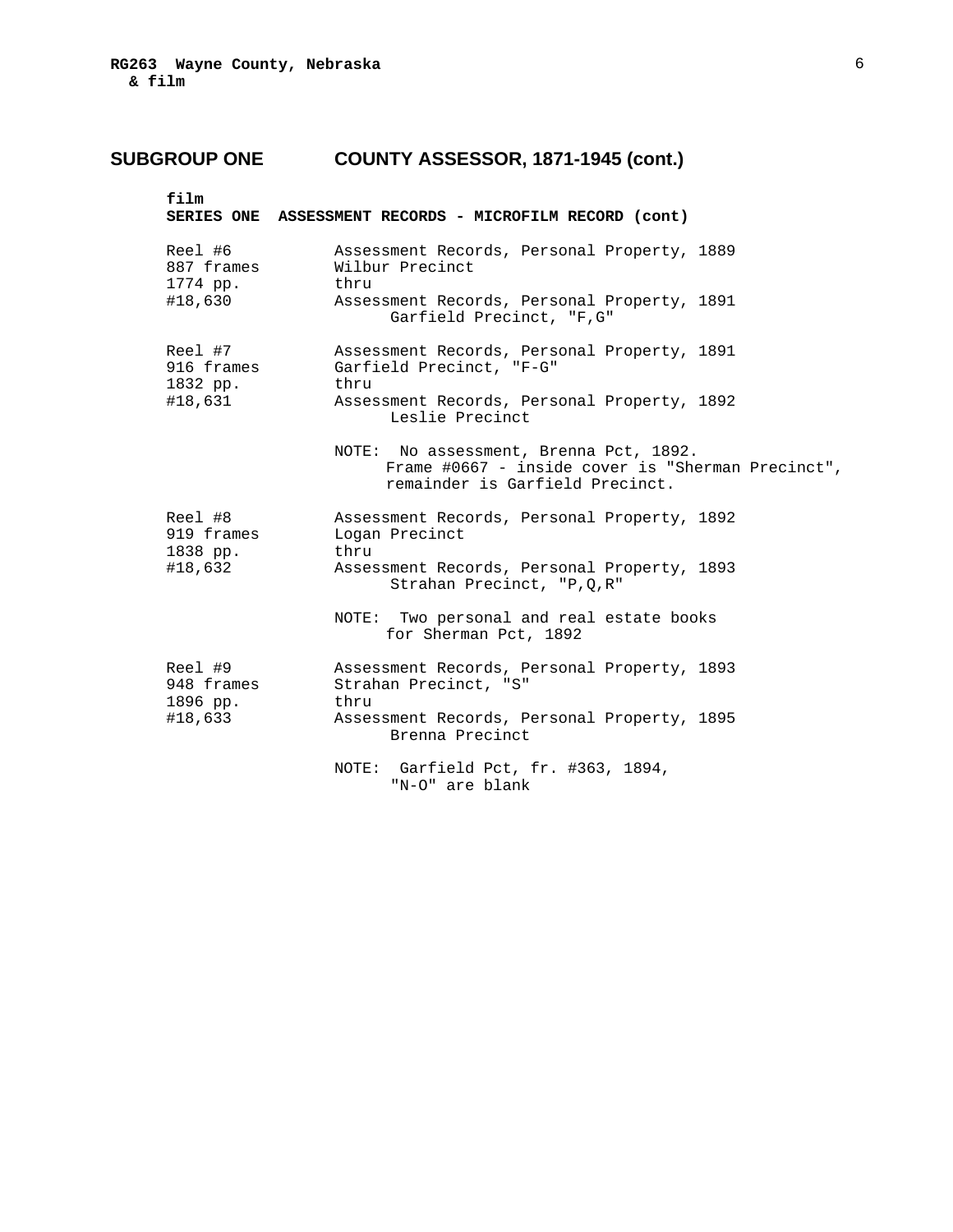| film                               | SERIES ONE ASSESSMENT RECORDS - MICROFILM RECORD (cont)                                                                              |
|------------------------------------|--------------------------------------------------------------------------------------------------------------------------------------|
| Reel #10<br>961 frames<br>1922 pp. | Assessment Records, Personal Property, 1895<br>Brenna Precinct, "I, J"<br>thru                                                       |
| #18,634                            | Assessment Records, Personal Property, 1896<br>Garfield Precinct, "H"                                                                |
|                                    | NOTE: Hancock Pct missing for 1895<br>CORRECTION: Carroll Village, 1895, filmed<br>after precincts, frame #0732                      |
| Reel #11<br>921 frames<br>1842 pp. | Assessment Records, Personal Property, 1896<br>Garfield Precinct, "I-J"<br>thru                                                      |
| #18,635                            | Assessment Records, Real Estate, 1897<br>Hoskins Precinct                                                                            |
| Reel #12<br>831 frames<br>1662 pp. | Assessment Records, Personal Property, 1897<br>Hunter Precinct, "A"<br>thru                                                          |
| #18,636                            | Assessment Records, Personal Recaps, 1898<br>Hoskins Precinct                                                                        |
|                                    | NOTE: Plum Creek Personal, 1897, frame #0150<br>and "A & X-Z" are blank. Undated Recap<br>vol. for several pcts after 1897 schedules |
| Reel #13<br>936 frames<br>1872 pp. | Assessment Records, Real Estate, 1898<br>Hoskins Precinct<br>thru                                                                    |
| #18,637                            | Assessment Records, Personal Property, 1899<br>Logan Precinct, "O"                                                                   |
| Reel #14<br>902 frames<br>1804 pp. | Assessment Records, Personal Property, 1899<br>Logan Precinct, "P"<br>thru                                                           |
| #18,638                            | Assessment Records, Personal Property, 1900<br>Plum Creek Precinct, "I-J"                                                            |
|                                    | Recap, all precincts, 1899 at fr. #373<br>NOTE:                                                                                      |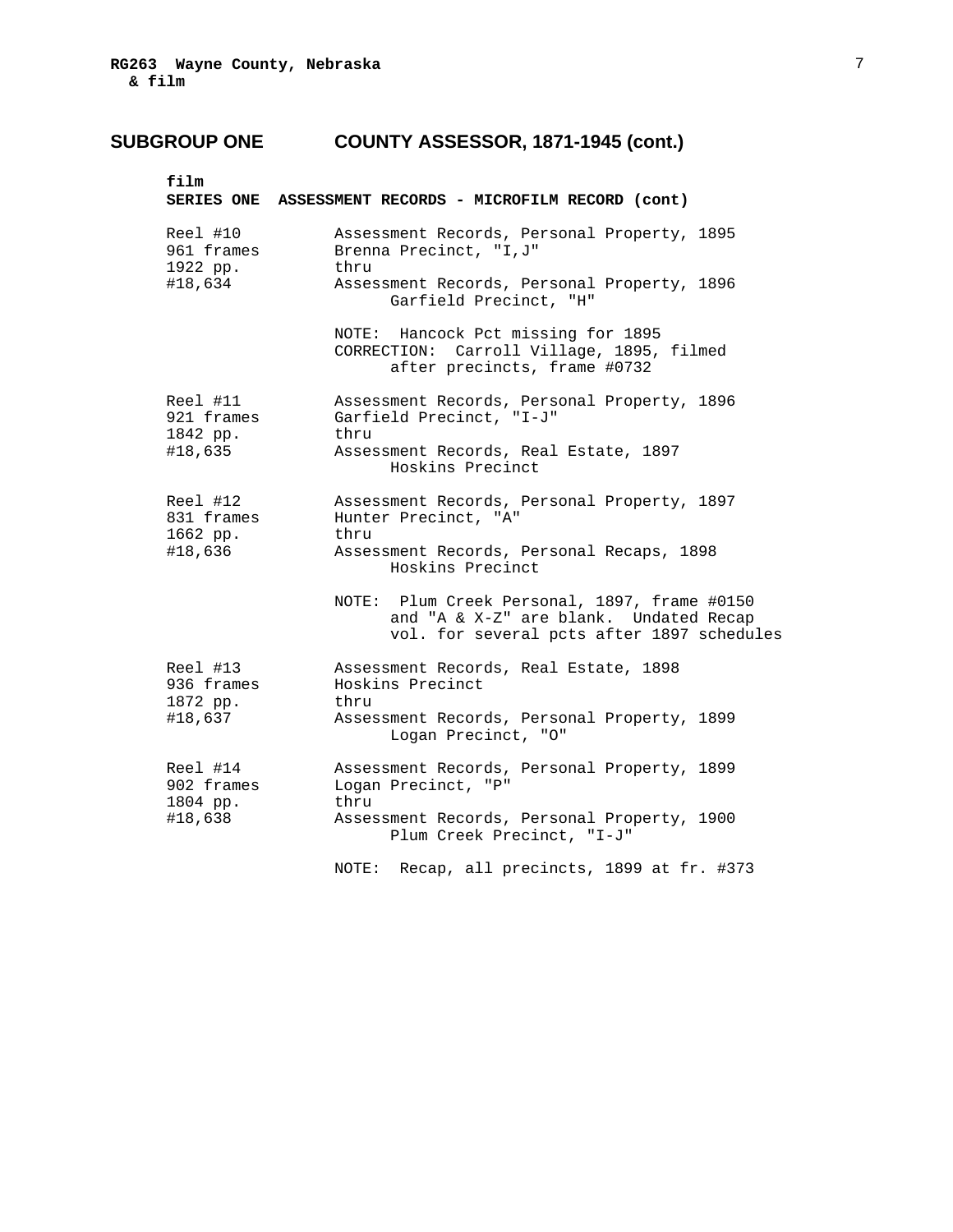| SERIES ONE ASSESSMENT RECORDS - MICROFILM RECORD (cont)                                                                                                             |
|---------------------------------------------------------------------------------------------------------------------------------------------------------------------|
| Assessment Records, Personal Property, 1900<br>Plum Creek Precinct, "K-L"<br>thru                                                                                   |
| Assessment Records, Personal Property, 1901<br>Hunter Precinct "A"                                                                                                  |
| NOTES:                                                                                                                                                              |
| Personal Recap, all precincts, 1900-1903,<br>begin frame #303                                                                                                       |
| Real Estate Recap, all precincts, fr. 318                                                                                                                           |
| CORRECTION: Descriptive target and operator's<br>certificate spliced to end of reel.                                                                                |
| Assessment Records, Personal Property, 1901<br>Hunter Precinct, "B"<br>thru                                                                                         |
| Assessment Records, Personal Property, 1902<br>Deer Creek Pct, Village of Carroll "C"                                                                               |
| Assessment Records, Personal Property, 1902<br>929 frames<br>Deer Creek Pct, Village of Carroll "D-E"<br>thru                                                       |
| Assessment Records, Personal Property, 1903<br>Garfield Precinct "C"                                                                                                |
| NOTE: Reel was torn in processing by Bell<br>and Howell. Negative spliced at beginning<br>of reel and one frame overlapped.                                         |
| Assessment Records, Personal Property, 1903<br>Garfield Precinct "D"<br>thru                                                                                        |
| Assessment Records, Personal Property, 1904<br>Brenna Precinct "R", August Rieck                                                                                    |
| Assessment, Real Estate, n.d. is filmed<br>NOTES:<br>after vol. 1903 at fr. #695<br>1904 contains personal property schedules<br>only, no real estate for that year |
|                                                                                                                                                                     |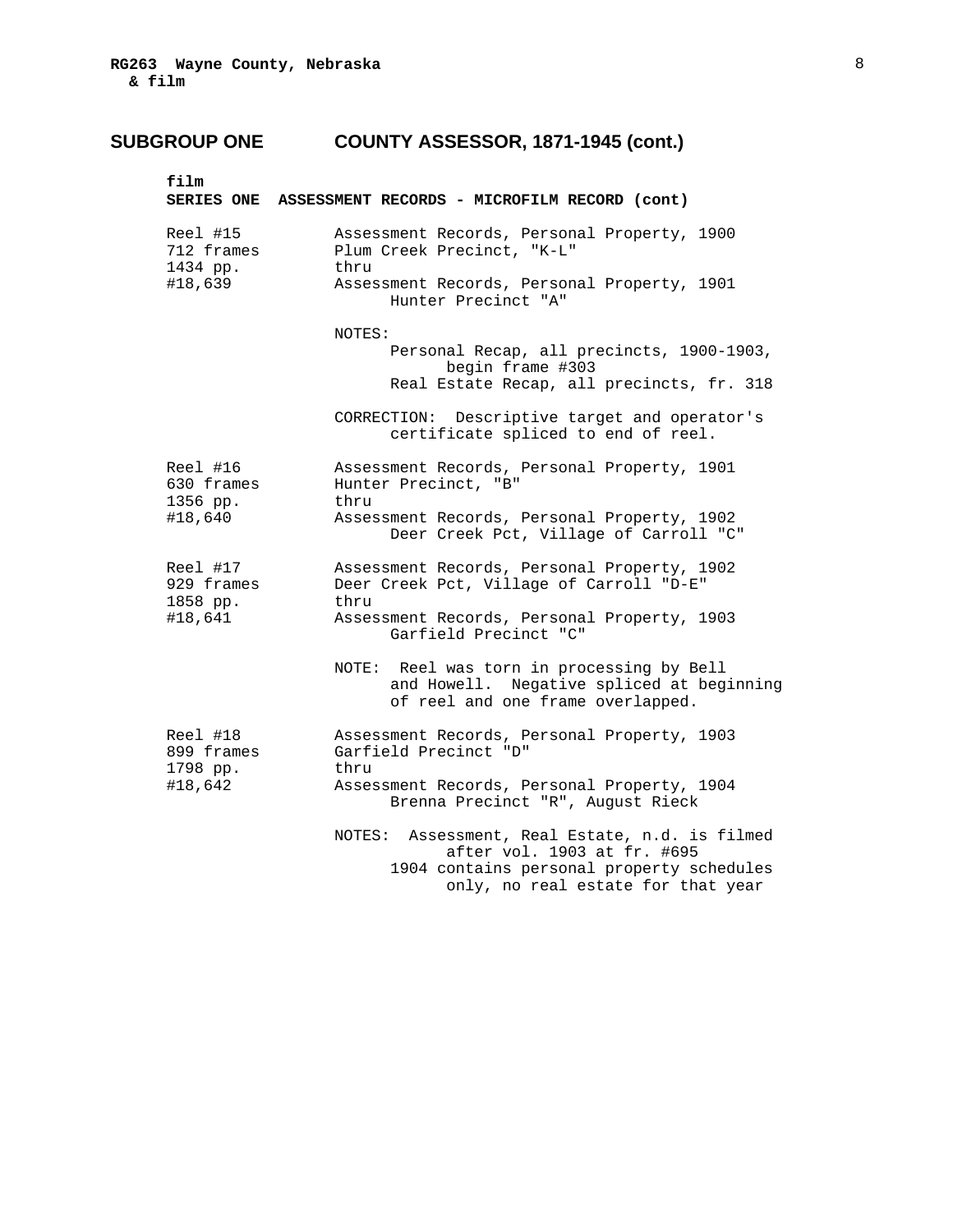## **SUBGROUP ONE COUNTY ASSESSOR, 1871-1945**

|                                     | SERIES ONE ASSESSMENT RECORDS - MICROFILM RECORD (cont)                                                   |
|-------------------------------------|-----------------------------------------------------------------------------------------------------------|
| Reel #19<br>980 frames<br>1960 pp.  | Assessment Records, Personal Property, 1904<br>Brenna Precinct cont. "R", George Roberts<br>thru          |
| #18,643                             | Assessment Records, Personal Property, 1904<br>Garfield Precinct, "J", John Jones                         |
| Reel #20<br>1023 frames<br>2046 pp. | Assessment Records, Personal Property, 1904<br>Garfield Precinct "J", Frank James<br>thru                 |
| #18,644                             | Assessment Records, Personal Property, 1904<br>Hunter Precinct "S", M. Seggern                            |
| Reel #21<br>997 frames<br>1994 pp.  | Assessment Records, Personal Property, 1904<br>Hunter Precinct "W", Walling, J. C.<br>thru                |
| #18,647                             | Assessment Records, Personal Property, 1904<br>Sherman Precinct "S", Shay                                 |
| Reel #22<br>1014 frames<br>2028 pp. | Assessment Records, Personal Property, 1904<br>Sherman Precinct "S", Scott<br>thru                        |
| #18,648                             | Assessment Records, Personal Property, 1904<br>Wayne Precinct "W", Weber                                  |
|                                     | NOTE: Strahan Pct, James F. Merriman, minor<br>see frame #295                                             |
| Reel #23<br>936 frames<br>1872 pp.  | Assessment Records, Personal Property, 1904<br>Wayne Precinct "W", Wright<br>thru                         |
| #18,649                             | Assessment Records, Personal Property, 1905<br>Wilbur Precinct "K"                                        |
|                                     | NOTE: 1904 special assessments begins at end<br>of 1904 for Carroll, Hoskin, Shole,<br>Wayne, and Winside |

NOTES, Reel #23 continue on next page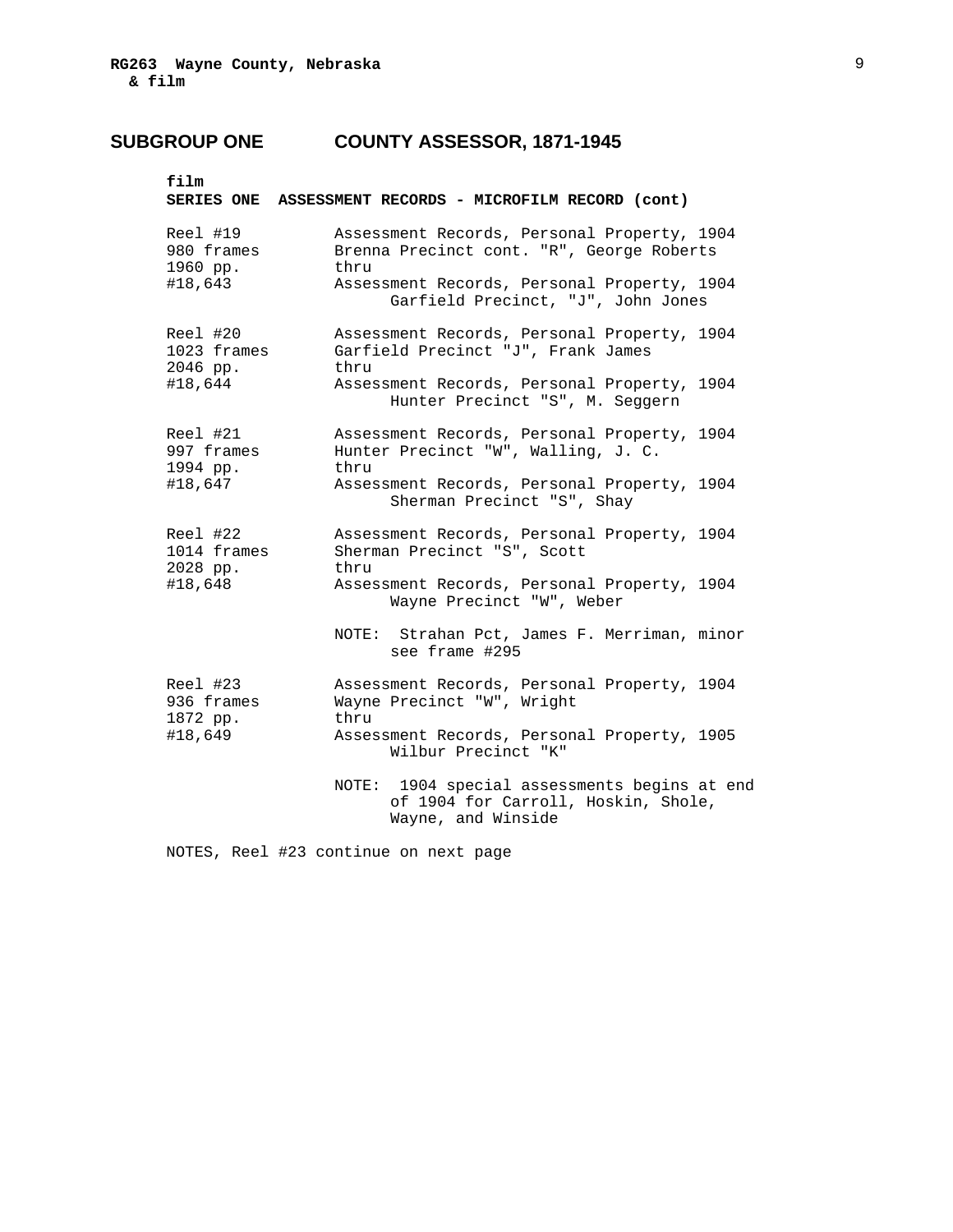| film                                          | SERIES ONE ASSESSMENT RECORDS - MICROFILM RECORD (cont)                                                                                                                                                                        |
|-----------------------------------------------|--------------------------------------------------------------------------------------------------------------------------------------------------------------------------------------------------------------------------------|
| Reel #23<br>(cont)                            | NOTES (cont):<br>Assessments, C, St.P, M & O RR, 1908-1911<br>start at frame #866<br>1905 begins with village assessments for<br>Wayne, Wilbur & Winside. Precincts<br>follow in alphabetical order on reel<br>#24, frame #267 |
| Reel #24<br>730 frames<br>1460 pp.<br>#18,650 | Assessment Records, Personal Property, 1905<br>Wilbur Precinct, Wilbur "L"<br>thru<br>Assessment Records, Personal Property, 1905                                                                                              |
|                                               | Deer Creek Precinct, Carroll Village "F"                                                                                                                                                                                       |
| Reel #25<br>658 frames<br>1316 pp.            | Assessment Records, Personal Property, 1905<br>Deer Creek Precinct, Carroll Village "G"<br>thru                                                                                                                                |
| #18,651                                       | Assessment Records, Real Estate-Lands, 1905<br>Hoskins Precinct                                                                                                                                                                |
| Reel #26<br>492 frames<br>984 pp.             | Assessment Records, Personal Property, 1905<br>Hunter Precinct<br>thru                                                                                                                                                         |
| #18,658                                       | Assessment Records, Personal Property, 1905<br>Plum Creek Precinct "P"                                                                                                                                                         |
| Reel #27<br>412 frames<br>824 pp.             | Assessment Records, Personal Property, 1905<br>Plum Creek Precinct "R"<br>thru                                                                                                                                                 |
| #18,685                                       | Assessment Records, Personal Property, 1910<br>Deer Creek Precinct "M"                                                                                                                                                         |
|                                               | NOTE: Personal & Real Estate, 1906-1909<br>missing at time of filming, also<br>Real Estate for 1910                                                                                                                            |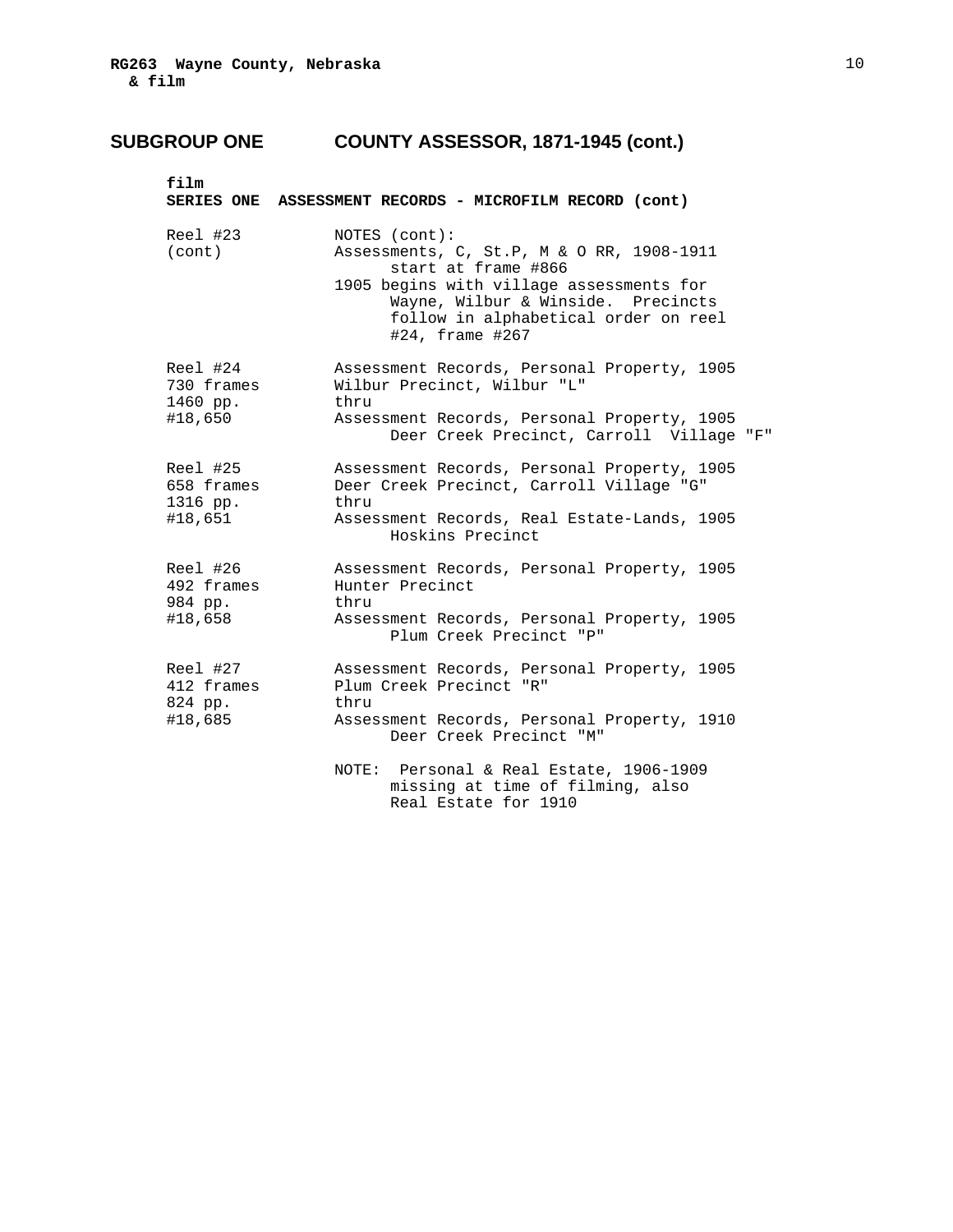| film                               | SERIES ONE ASSESSMENT RECORDS - MICROFILM RECORD (cont)                                                                                           |
|------------------------------------|---------------------------------------------------------------------------------------------------------------------------------------------------|
| Reel #28<br>589 frames<br>1178 pp. | Assessment Records, Personal Property, 1910<br>Deer creek Precinct "N"<br>thru                                                                    |
| #18,661                            | Assessment Records, Personal Property, 1915<br>Hoskins Precinct "A"                                                                               |
|                                    | NOTE: Recaps, 1910, all precincts, fr. #324<br>NOTE: After 1910 assessments exist for every<br>five years only.<br>NOTE: No real estate 1911-1920 |
|                                    |                                                                                                                                                   |
| Reel #29<br>714 frames<br>1428 pp. | Assessment Records, Personal Property, 1915<br>Hoskins Precinct "B"<br>thru                                                                       |
| #18,662                            | Assessment Records, Personal Property, 1920<br>Plum Creek Precinct - Business                                                                     |
|                                    | NOTE:                                                                                                                                             |
|                                    | 1915 Live Stock recaps at frame #399<br>1920-1921 real estate filmed after 1920<br>personal on reel #30, fr. 252                                  |
|                                    | PRINCE, Ernest, Chapin Pct, see "X", 1920<br>at frame #505                                                                                        |
| Reel #30<br>507 frames<br>1014 pp. | Assessment Records, Personal Property, 1920<br>Plum Creek Precinct "A"<br>thru                                                                    |
| #18,663                            | Assessment Records, Real Estate, 1920-1921<br>Plum Creek Precinct                                                                                 |
|                                    | NOTES:                                                                                                                                            |
|                                    | 1920 delayed schedules fr. #194                                                                                                                   |
|                                    | 1920 recaps start at fr. #203                                                                                                                     |
|                                    | 1920 livestock assessments for Plum Creek<br>and Wilbur pcts start at fr. #246                                                                    |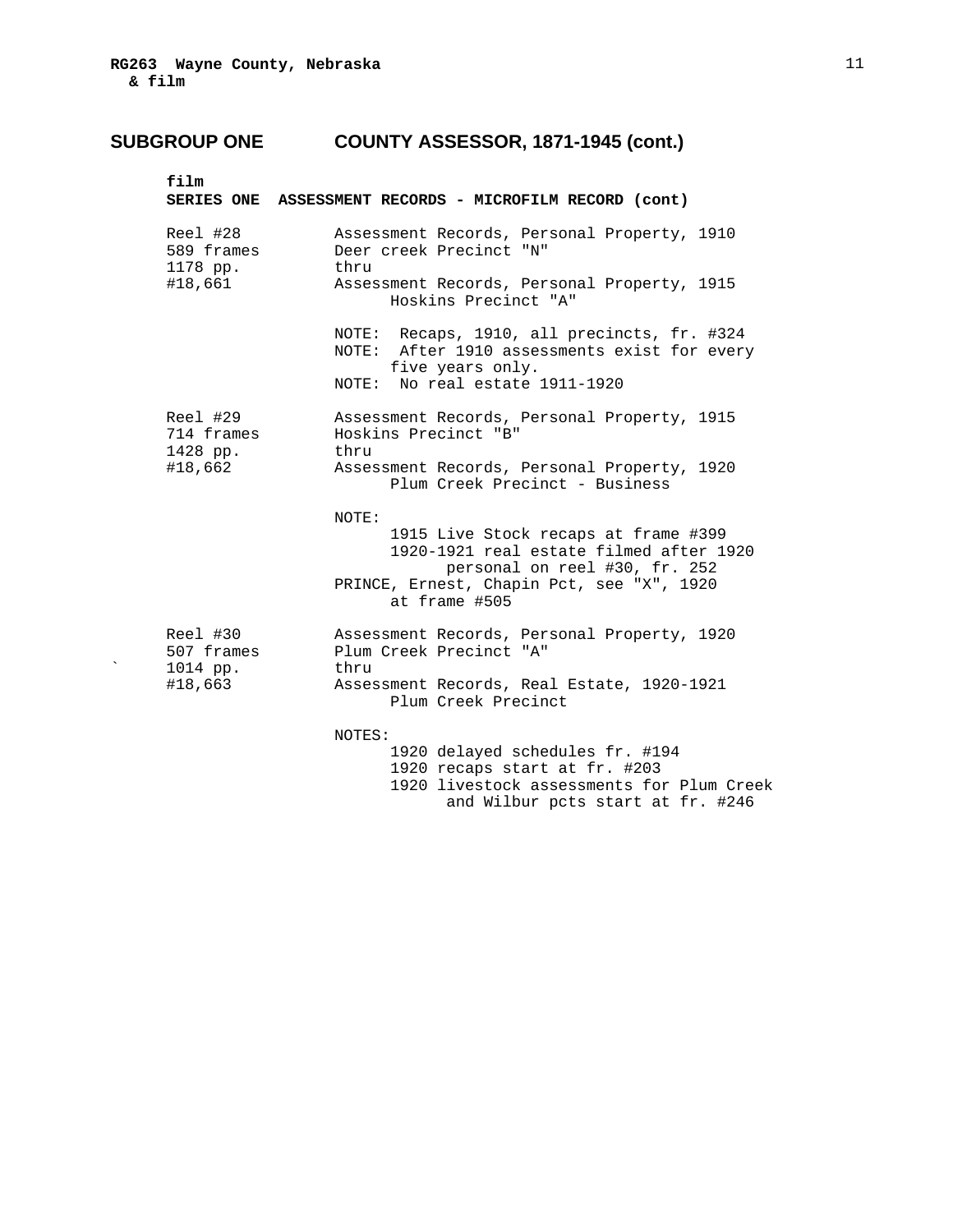| film                               | SERIES ONE ASSESSMENT RECORDS - MICROFILM RECORD (cont)                                                            |
|------------------------------------|--------------------------------------------------------------------------------------------------------------------|
| Reel #31<br>703 frames<br>1406 pp. | Assessment Records, Real Estate, 1920-1921<br>Plum Creek Precinct cont.<br>thru                                    |
| #18,664                            | Assessment Records, Real Estate, 1933-1935<br>Hancock Precinct equalizations                                       |
|                                    | NOTE:<br>No real estate for Wayne Pct, 1920-1921<br>See reel #34 for 1925 personal<br>No real estate for 1922-1923 |
| Reel #32<br>678 frames<br>1356 pp. | Assessment Records, Real Estate, 1933-1935<br>Heikes Addition to Wayne<br>thru                                     |
| #18,665                            | Assessment Records, Real Estate, 1942<br>Heikes Addition to Wayne                                                  |
|                                    | NOTE:<br>No real estate for 1935-1939<br>No real estate for 1941                                                   |
| Reel #33<br>249 frames<br>498 pp.  | Assessment Records, Real Estate-Lands, 1942<br>Hoskins Precinct<br>thru                                            |
| #18,667                            | Assessment Records, Real Estate-Lands, 1942<br>Winside Precinct                                                    |

 NOTE: Reels 34-47, beginning on next page, contain Personal Property filmed after initial date of filming. There is no alpha order to the schedules.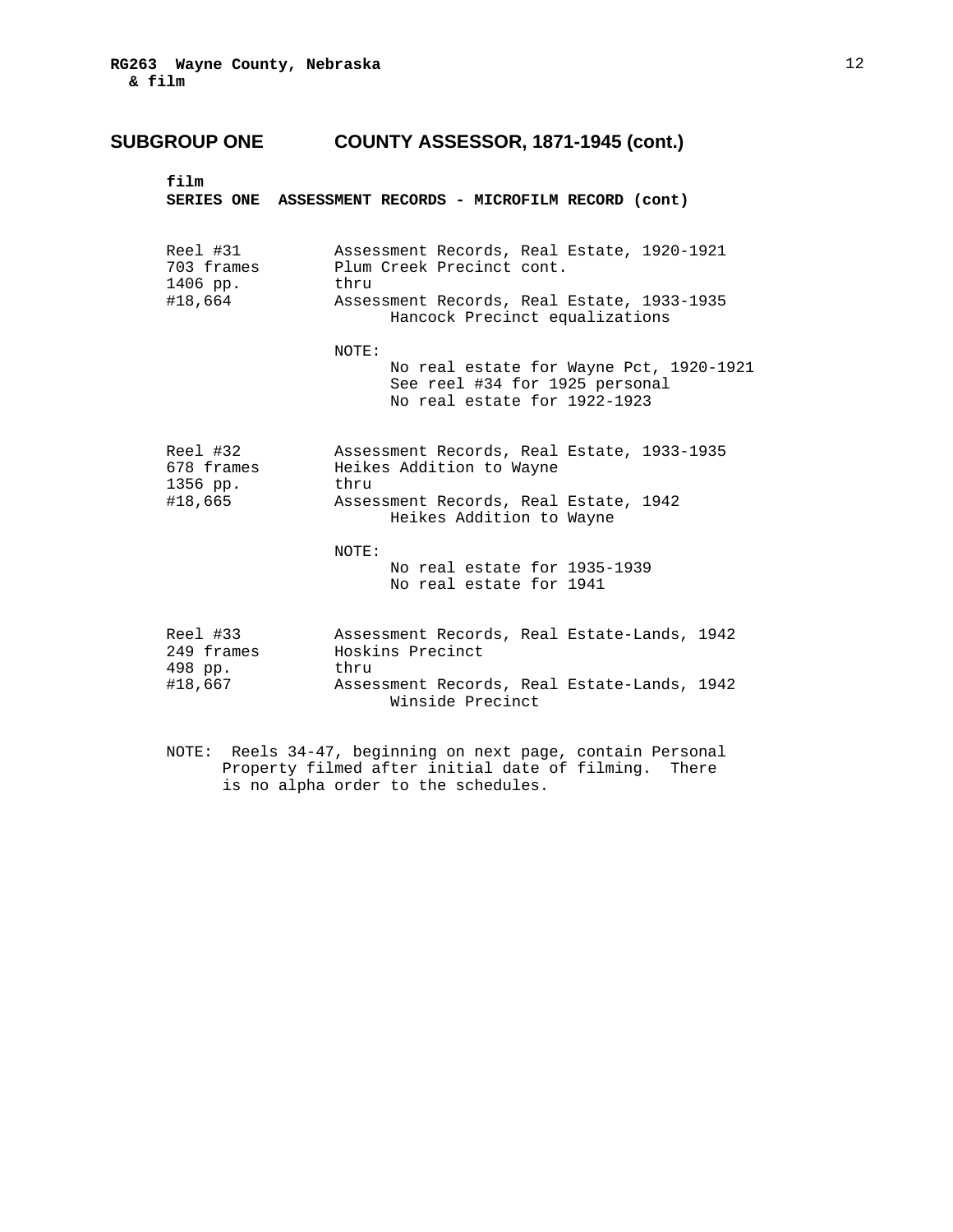| film                               | SERIES ONE ASSESSMENT RECORDS - MICROFILM RECORD (cont)                                                                                                                                                                                                                                                                                                                              |
|------------------------------------|--------------------------------------------------------------------------------------------------------------------------------------------------------------------------------------------------------------------------------------------------------------------------------------------------------------------------------------------------------------------------------------|
| Reel #34<br>978 frames<br>1956 pp. | Assessment Records - Labor Stats, 1898<br>Brenna Precinct<br>thru                                                                                                                                                                                                                                                                                                                    |
| #19,909                            | Assessment Records, Personal Property, 1925<br>Chapin Precinct "E"<br>Edwards, Jane, Winside                                                                                                                                                                                                                                                                                         |
|                                    | ORDER OF FILMING, 1898<br>Chapin Pct begins at frame #083<br>Deer Creek Pct begins at fr. #147<br>Garfield Pct begins at fr. #223<br>Hoskin Pct begins at fr. #275<br>Hunter Pct begins at fr. #310<br>Logan Pct begins at fr. #381<br>Plum Creek Pct begins at fr. #435<br>Sherman Pct begins at fr. #502<br>Wayne Pct begins at fr. #550<br>Winside Pct begins at fr. #588<br>1925 |
|                                    | Brenna Pct begins at fr. #609<br>Carroll Village begins at fr. #795<br>Chapin Pct begins at fr. #933                                                                                                                                                                                                                                                                                 |
| Reel #35<br>1042 frames            | Assessment Records, Personal Property, 1925<br>Chapin Precinct "F"                                                                                                                                                                                                                                                                                                                   |
| 2084 pp.<br>#19,910                | Frunyn, F. W., Winside<br>thru                                                                                                                                                                                                                                                                                                                                                       |
|                                    | Assessment Records, Personal Property, 1925<br>Sherman Precinct "R", Roberts, Owen                                                                                                                                                                                                                                                                                                   |
|                                    | ORDER OF FILMING, 1925 (cont)<br>Chapin Pct begins at fr. #1<br>Deer Creek Pct begins at fr. #186<br>Garfield Pct begins at fr. #388<br>Hancock Pct begins at fr. #549<br>Heikes (Logan Pct) begins at fr. #648<br>Hoskins Village begins at fr.<br>#669<br>Leslie Pct begins at fr. 750<br>Logan Pct begins at fr. 841<br>Sherman Pct begins at fr. 906                             |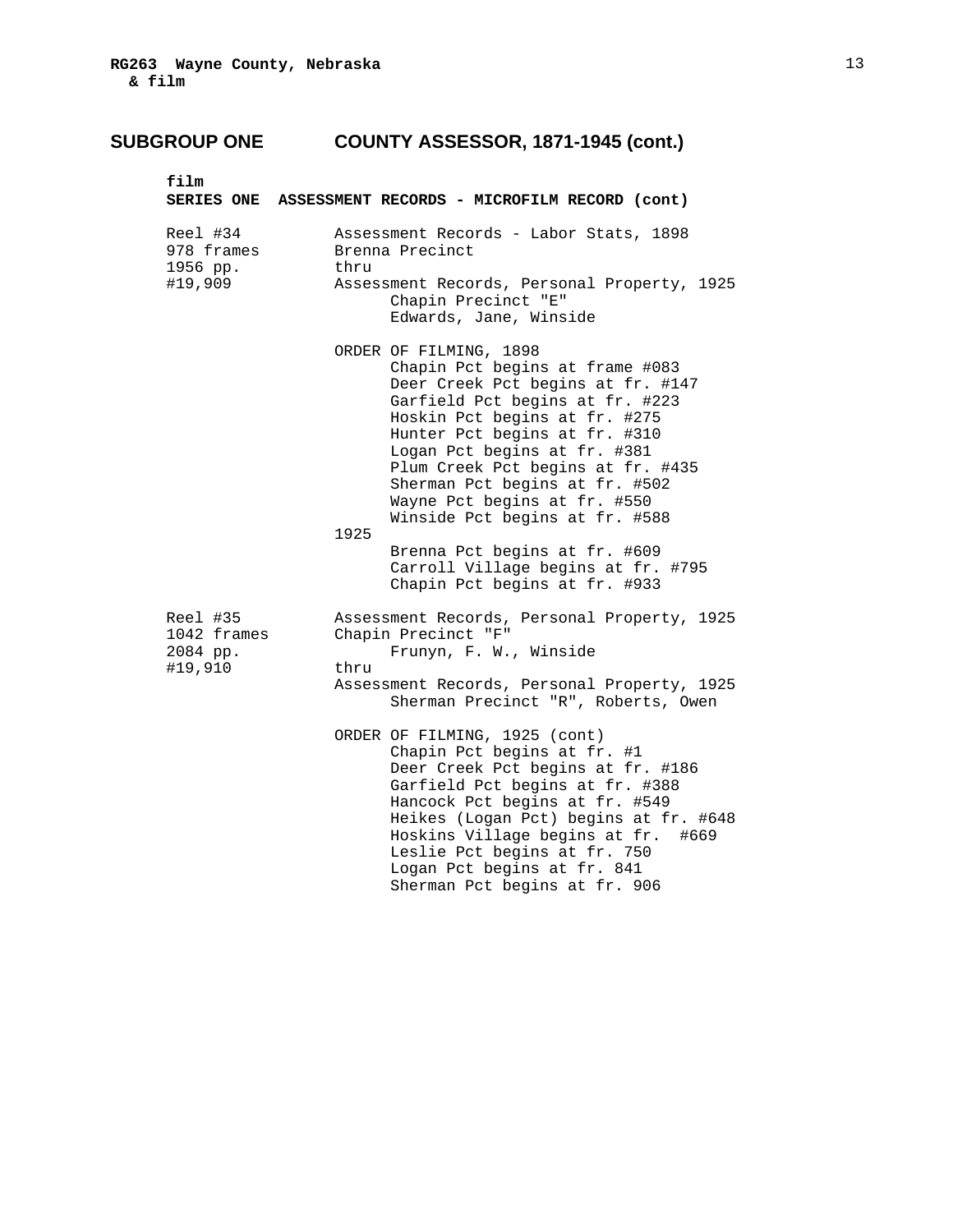| film                                          | SERIES ONE ASSESSMENT RECORDS - MICROFILM RECORD (cont)                                                                                                                                                                                                                                                      |
|-----------------------------------------------|--------------------------------------------------------------------------------------------------------------------------------------------------------------------------------------------------------------------------------------------------------------------------------------------------------------|
| Reel #36<br>980 frames<br>1960 pp.<br>#19,911 | Assessment Records, Personal Property, 1925<br>Sherman Precinct "S"<br>Sundahl, Thos<br>thru                                                                                                                                                                                                                 |
|                                               | Assessment Records, Personal Property, 1930<br>Carroll Precinct "S"<br>Schrueder, Fred, Carroll                                                                                                                                                                                                              |
|                                               | ORDER OF FILMING<br>1925                                                                                                                                                                                                                                                                                     |
|                                               | Sherman Pct begins at fr. #9<br>Sholes Village begins at fr. #56<br>Stralnan Pct begins at fr. #81<br>Wilbur Pct begins at fr. #248<br>Winside Village begins at fr. #347<br>Personal recap (county) begins at fr. #516<br>1930<br>Brenna Pct (Winside) begins at fr. #667<br>Carroll Pct begins at fr. #868 |
| Reel #37<br>937 frames<br>1874 pp.<br>#19,912 | Assessment Records, Personal Property, 1930<br>Carroll Precinct "T"<br>thru<br>Assessment Records, Personal Property, 1930<br>Hoskins Village                                                                                                                                                                |
|                                               | ORDER OF FILMING<br>1930                                                                                                                                                                                                                                                                                     |
|                                               | Carole Pct (Caroll) begins at fr. 9<br>Chapin Pct begins at fr. 28<br>Deer Creek Pct begins at fr. 226<br>Garfield Pct begins at fr. 395<br>Hancock Pct begins at fr. 497<br>Heikes Add Pct (Wakefield) begins fr. 678<br>Hoskins Pct begins at fr. 692<br>Hoskins Village begins at fr. 863                 |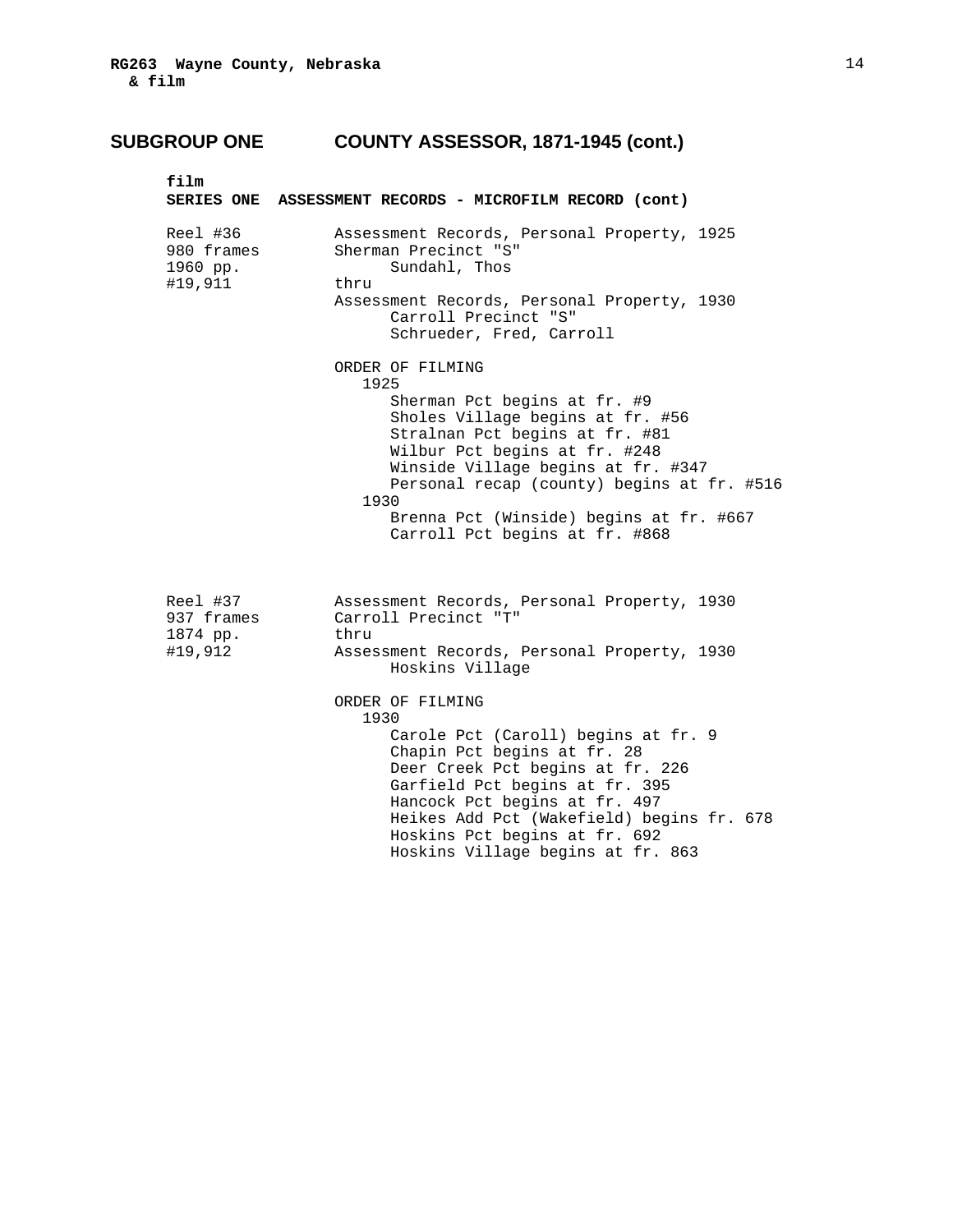| film                                           | SERIES ONE ASSESSMENT RECORDS - MICROFILM RECORD (cont)                                                                                                                                                                                                                                                                         |
|------------------------------------------------|---------------------------------------------------------------------------------------------------------------------------------------------------------------------------------------------------------------------------------------------------------------------------------------------------------------------------------|
| Reel #38<br>1035 frames<br>2070 pp.            | Assessment Records, Personal Property, 1930<br>Hunter Precinct "A"<br>thru                                                                                                                                                                                                                                                      |
| #19,913                                        | Assessment Records, Personal Property, 1930<br>Strahan Precinct "Z"<br>ORDER OF FILMING<br>Hunter Pct begins at fr. 11<br>Leslie Pct begins at fr. 212<br>Logan Pct begins at fr. 316<br>Plum Creek Pct begins at fr. 380<br>Sherman Pct begins at fr. 580<br>Sholes Village begins at fr. 580<br>Straham Pct begins at fr. 816 |
| Reel #39<br>1005 frames<br>5010 pp.<br>#19,914 | Assessment Records, Personal Property, 1930<br>City of Wayne "A"<br>thru<br>Assessment Records, Personal Property, 1930                                                                                                                                                                                                         |
|                                                | Hoskins Precinct recaps<br>ORDER OF FILMING<br>1930<br>Wayne City begins fr. 11<br>Wilbur Pct begins fr. 680<br>Winside Village begins fr. 12<br>Recap (County) begins at fr. 940                                                                                                                                               |
| Reel #40<br>1029 frames<br>2058 pp.            | Assessment Records, Personal Property, 1930<br>Hoskins Village, recaps<br>thru                                                                                                                                                                                                                                                  |
| #19,915                                        | Assessment Records, Personal Property, 1935<br>Hancock Precinct "Q"                                                                                                                                                                                                                                                             |
|                                                | ORDER OF FILMING<br>1935 begins fr. 89<br>Brenna Pct begins fr. 90<br>Carroll Pct begins fr. 281<br>Chapin Pct begins fr. 378<br>Deer Creek Pct begins fr. 551<br>Garfield Pct begins fr. 704<br>Hancock Pct begins fr.<br>892                                                                                                  |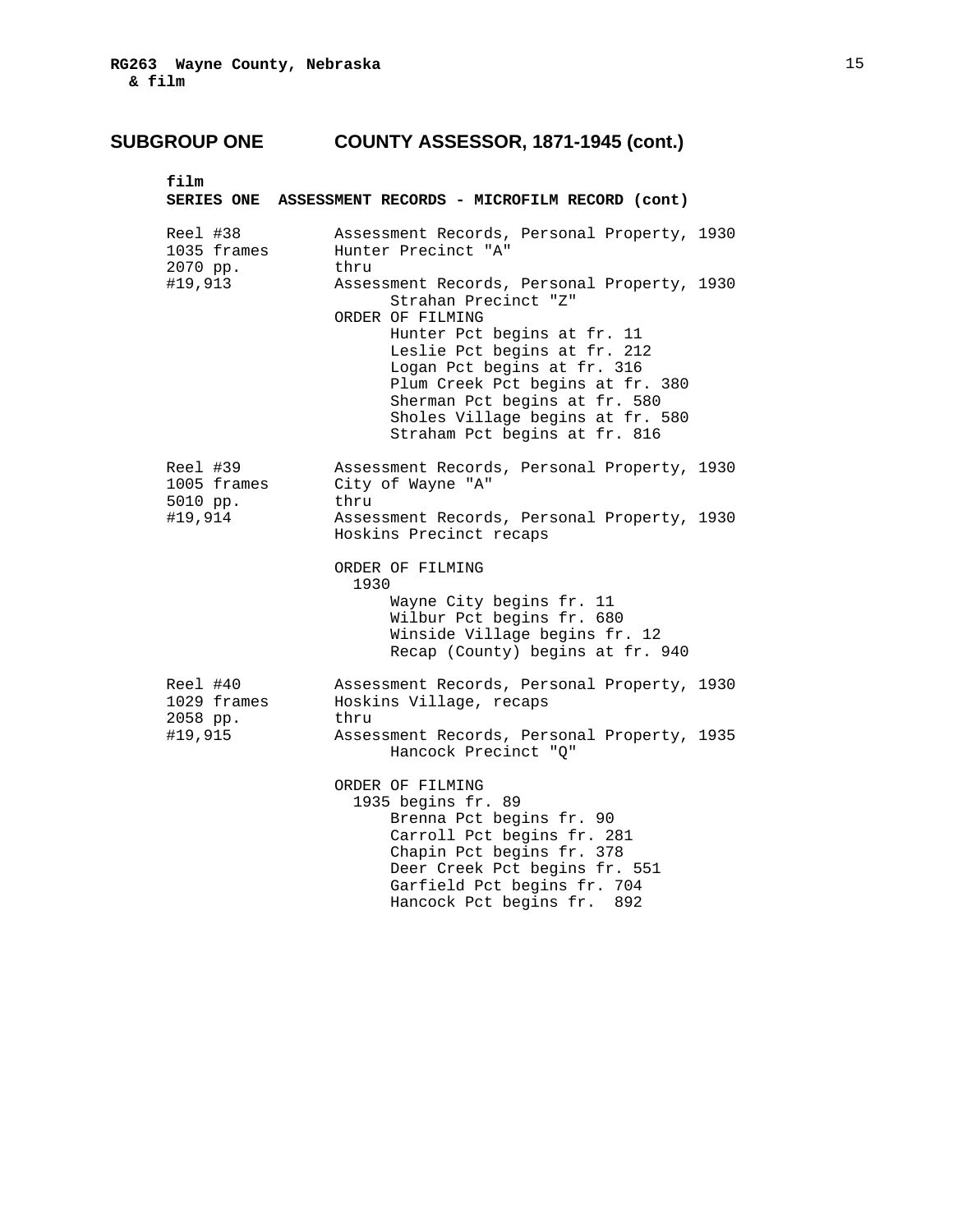| film                                          | SERIES ONE ASSESSMENT RECORDS - MICROFILM RECORD (cont)                                                                                                                                                                                                                                                                                              |
|-----------------------------------------------|------------------------------------------------------------------------------------------------------------------------------------------------------------------------------------------------------------------------------------------------------------------------------------------------------------------------------------------------------|
| Reel #41<br>1026 frames<br>2052 pp.           | Assessment Records, Personal Property, 1935<br>Hancock Precinct "R"<br>thru                                                                                                                                                                                                                                                                          |
| #19,920                                       | Assessment Records, Personal Property, 1935<br>Sherman Precinct "Z"                                                                                                                                                                                                                                                                                  |
|                                               | ORDER OF FILMING<br>1935<br>Hancock begins at fr. 11<br>Heikes Addition begins fr. 66<br>Hoskins Pct begins fr. 160<br>Hoskins Village begins fr. 278<br>Hunter begins fr. 349<br>Leslie Pct begins fr. 450<br>Logan Pct begins fr. 571<br>Plum Creek Pct begins fr. 40<br>Sherman Pct begins fr. 899                                                |
| Reel #42<br>988 frames<br>1976 pp.<br>#19,921 | Assessment Records, Personal Property, 1935<br>Sholes Precinct "A"<br>thru<br>Assessment Records, Personal Property, 1935<br>City of Wayne "A-Z"                                                                                                                                                                                                     |
|                                               | ORDER OF FILMING<br>1935<br>Sholes Pct begins fr. 11<br>Strahan Pct begins fr. 38<br>Wilier Pct begins fr. 215<br>Winirile Pct begins fr.<br>City of Wayne begins fr.                                                                                                                                                                                |
| Reel #43<br>999 frames<br>1998 pp.<br>#19,922 | Assessment Records, Recapitulations, 1935<br>all precincts<br>thru<br>Assessment Records, Personal Property, 1940<br>Hoskins Precinct "A-Z"                                                                                                                                                                                                          |
|                                               | ORDER OF FILMING<br>1935<br>County Recaps begin fr. 9<br>Brenna Pct Recaps begin fr. 20<br>1940<br>Brenna Pct begins fr. 85<br>Carroll Pct begins fr. 263<br>Chapin Pct begins fr. 379<br>Deer Creek Pct begins fr. 556<br>Garfield Pct begins fr. 702<br>Hancock Pct begins fr. 787<br>Heiles Addition begins fr. 922<br>Hoshins Pct begins fr. 936 |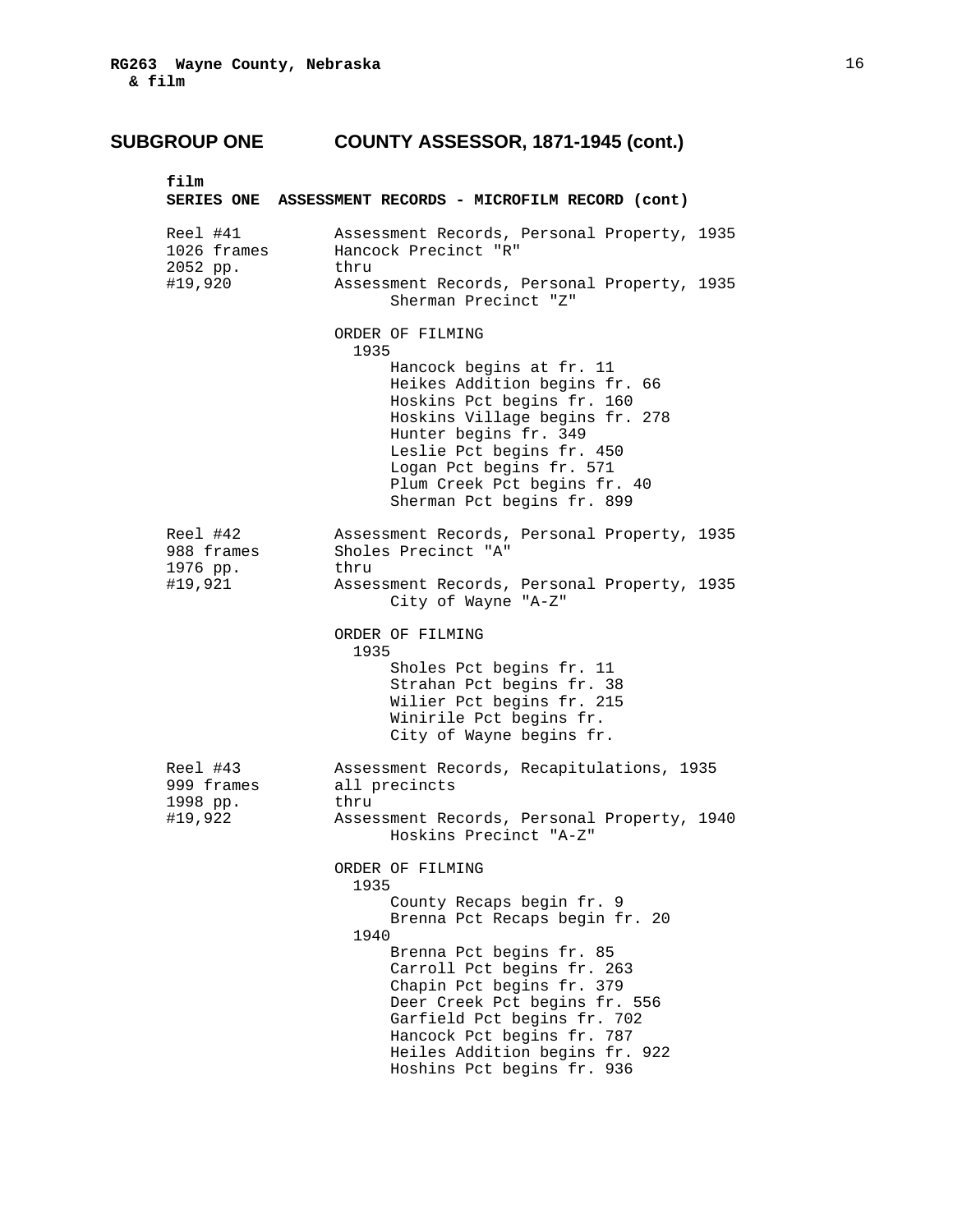| film                                          | SERIES ONE ASSESSMENT RECORDS - MICROFILM RECORD (cont)                                                                                                                                                                                                                                                                                                            |
|-----------------------------------------------|--------------------------------------------------------------------------------------------------------------------------------------------------------------------------------------------------------------------------------------------------------------------------------------------------------------------------------------------------------------------|
| Reel #44<br>979 frames<br>1958 pp.            | Assessment Records, Personal Property, 1940<br>Hoskins Village "A-Z"<br>thru                                                                                                                                                                                                                                                                                       |
| #19,923                                       | Assessment Records, Personal Property, 1940<br>City of Wayne "B"                                                                                                                                                                                                                                                                                                   |
|                                               | ORDER OF FILMING<br>1940                                                                                                                                                                                                                                                                                                                                           |
|                                               | Hoskins Village begins fr. 13<br>Hunter Pct begins fr. 155<br>Leslie Pct begins fr. 250<br>Logan Pct begins fr. 309<br>Plum Creek begins fr. 367<br>Sherman Pct begins fr. 469<br>Sholes Pct begins fr. 615<br>Strahan Pct begins fr. 639<br>Wilbur Pct begins fr. 734<br>Winside Pct begins fr. 816<br>Winside Pct begins fr. 816<br>City of Wayne begins fr. 919 |
| Reel #45<br>988 frames<br>1976 pp.<br>#19,924 | Assessment Records, Personal Property, 1940<br>City of Wayne "C"<br>thru<br>Assessment Records, Personal Property, 1945                                                                                                                                                                                                                                            |
|                                               | Deer Creek Precinct "R"                                                                                                                                                                                                                                                                                                                                            |
|                                               | ORDER OF FILMING<br>1940                                                                                                                                                                                                                                                                                                                                           |
|                                               | City of Wayne begins fr. 9<br>County Recaps begin fr. 442<br>1945 begins fr. 523<br>Brenna Pct begins fr. 524<br>Carroll Pct begins fr. 610<br>Chapin Pct begins fr. 680<br>Deer Creek begins fr. 858                                                                                                                                                              |
| Reel #46<br>989 frames<br>1978 pp.            | Assessment Records, Personal Property, 1945<br>Deer Creek Precinct "S"<br>thru                                                                                                                                                                                                                                                                                     |
| #19,925                                       | Assessment Records, Personal Property, 1945<br>Sherman Precinct "A-Z"                                                                                                                                                                                                                                                                                              |
| Reel #47<br>933 frames<br>1866 pp.            | Assessment Records, Personal Property, 1945<br>Sholes Precinct "A-Z"<br>thru                                                                                                                                                                                                                                                                                       |
| #19,926                                       | Assessment Records, Personal Property, 1945<br>Recaps, all precincts.                                                                                                                                                                                                                                                                                              |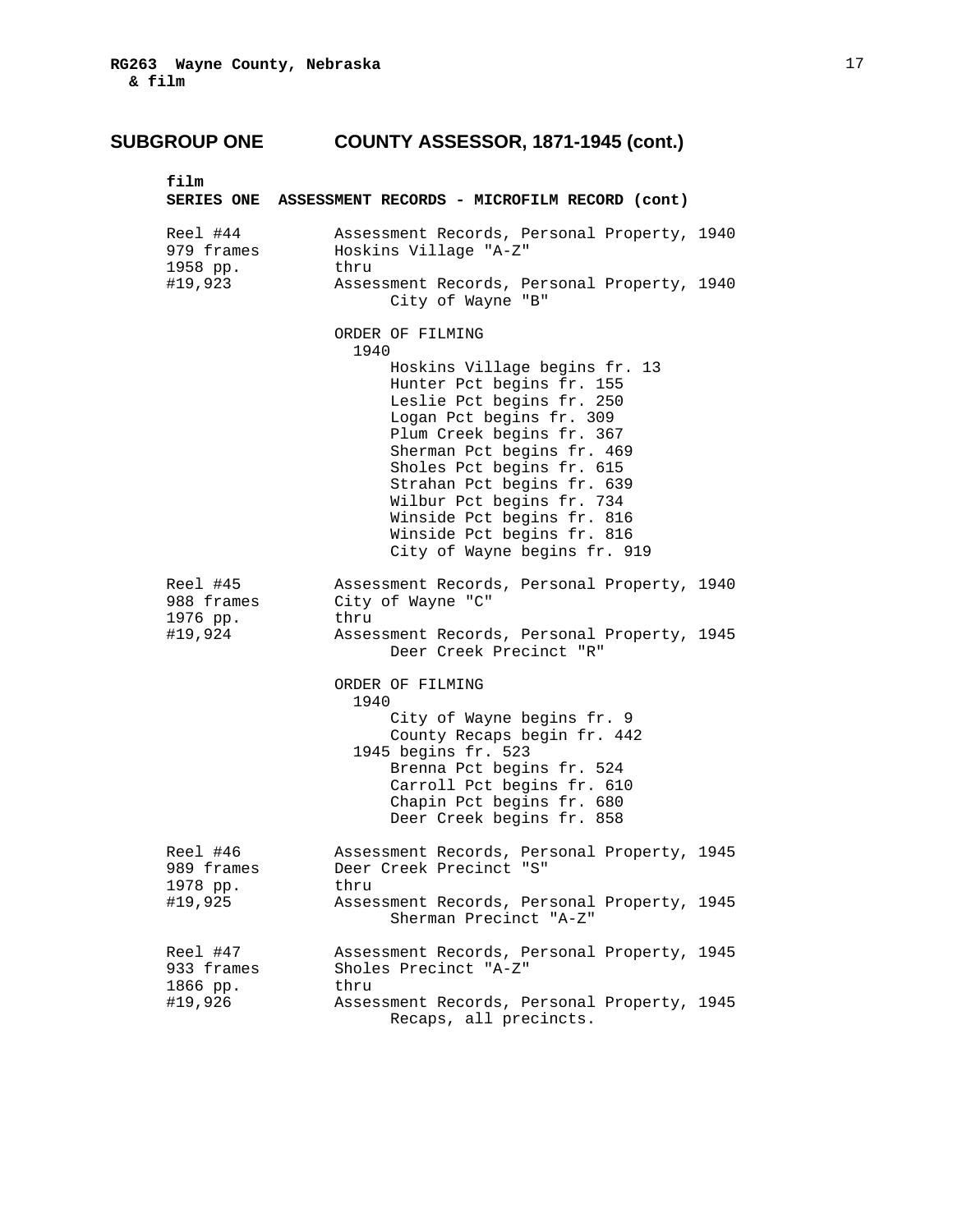### **SUBGROUP TWO COUNTY TREASURER, 1871-1940**

### **film**

 **SERIES ONE TAX LISTS, 1871-1940** 

| NOTE: Vols. 1907-1940 include 2 vols. Per year<br>1 personal, and 1 real estate                                                                                |        |
|----------------------------------------------------------------------------------------------------------------------------------------------------------------|--------|
| $V.35-102$ 1907-1940<br>Personal & Real Estate                                                                                                                 |        |
| V.103 1934<br>Old Age Pension Tax List                                                                                                                         |        |
| film<br><b>SERIES ONE</b><br>TAX LISTS - MICROFILM RECORD                                                                                                      | MP3431 |
| Reel #1<br>Tax List, Personal & Real Estate<br>713 frames<br>Vol. 1, 1871<br>1426 pp.<br>thru<br>#19,858<br>Tax List, Personal & Real Estate<br>Vol. 4, 1877   |        |
| Reel #2<br>Tax List, Personal & Real Estate<br>736 frames<br>Vol. 4, 1877<br>1472 pp.<br>thru<br>#19,589<br>Tax List, Personal & Real Estate<br>Vol. 8, 1881   |        |
| Reel #3<br>Tax List, Personal & Real Estate<br>686 frames<br>Vol. 8, 1881<br>1372 pp.<br>thru<br>#19,860<br>Tax List, Personal & Real Estate<br>Vol. 13, 1885  |        |
| Reel #4<br>Tax List, Personal & Real Estate<br>695 frames<br>Vol. 13, 1885<br>1390 pp.<br>thru<br>Tax List, Personal & Real Estate<br>19,861<br>Vol. 16, 1888  |        |
| Reel #5<br>Tax List, Personal & Real Estate<br>690 frames<br>Vol. 16, 1888<br>1380 pp.<br>thru<br>#19,862<br>Tax List, Personal & Real Estate<br>Vol. 18, 1890 |        |
| Tax List, Personal & Real Estate<br>Reel #6<br>692 frames<br>Vol. 18, 1890<br>1384 frames thru<br>#19,863<br>Tax List, Personal & Real Estate<br>Vol. 20, 1892 |        |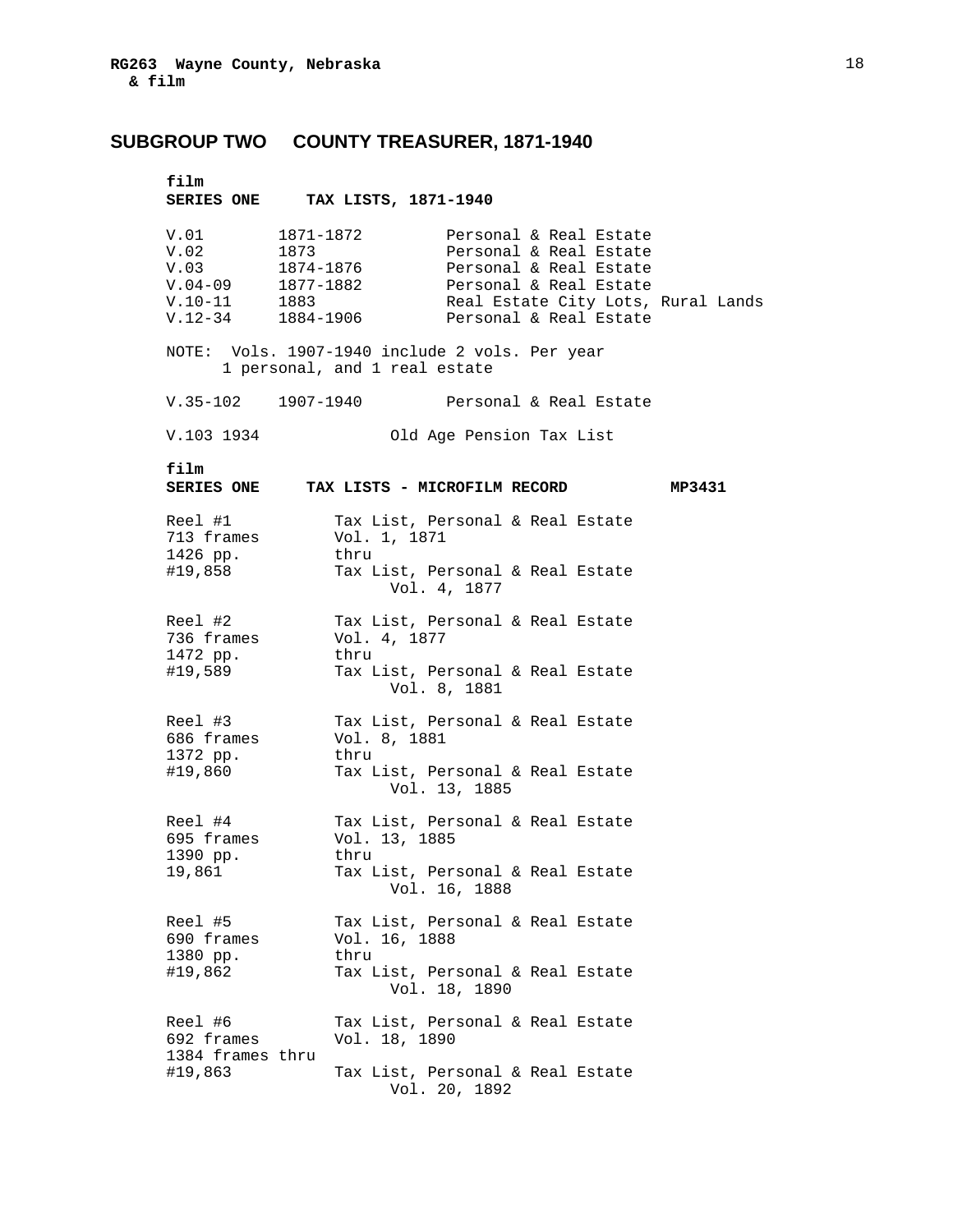| film                               |      | SERIES ONE TAX LISTS - MICROFILM RECORD MP3431            |
|------------------------------------|------|-----------------------------------------------------------|
| Reel #7<br>692 frames<br>1384 pp.  |      | Tax List, Personal & Real Estate<br>Vol. 21, 1893<br>thru |
| #19,864                            |      | Tax List, Personal & Real Estate<br>Vol. 23, 1895         |
| Reel #8<br>684 frames<br>1368 pp.  |      | Tax List, Personal & Real Estate<br>Vol. 23, 1895<br>thru |
| #19,865                            |      | Tax List, Personal & Real Estate<br>Vol. 25, 1897         |
| Reel #9<br>688 frames              |      | Tax List, Personal & Real Estate<br>Vol. 25, 1897         |
| 1736 pp.<br>#19,866                |      | thru<br>Tax List, Personal & Real Estate<br>Vol. 27, 1899 |
| Reel #10<br>687 frames<br>1374 pp. |      | Tax List, Personal & Real Estate<br>Vol. 27, 1899<br>thru |
| #19,867                            |      | Tax List, Personal & Real Estate<br>Vol. 29, 1901         |
| Reel #11<br>674 frames<br>1348 pp. |      | Tax List, Personal & Real Estate<br>1901<br>thru          |
| #19,868                            |      | Tax List, Personal & Real Estate<br>Vol. 31, 1903         |
| Reel #12<br>688 frames<br>1330 pp. |      | Tax List, Personal & Real Estate<br>Vol. 31, 1903<br>thru |
| #19,870                            |      | Tax List, Personal & Real Estate<br>Vol. 34, 1906         |
| Reel #13<br>671 frames<br>1342 pp. |      | Tax List, Personal & Real Estate<br>Vol. 34, 1906<br>thru |
| #19,870                            |      | Tax List, Vol. 38, 1908                                   |
| Reel #14<br>655 frames<br>1310 pp. | thru | Tax List, Real Estate, Vol. 38, 1908                      |
| #19,871                            |      | List, Vol. 43, 1911                                       |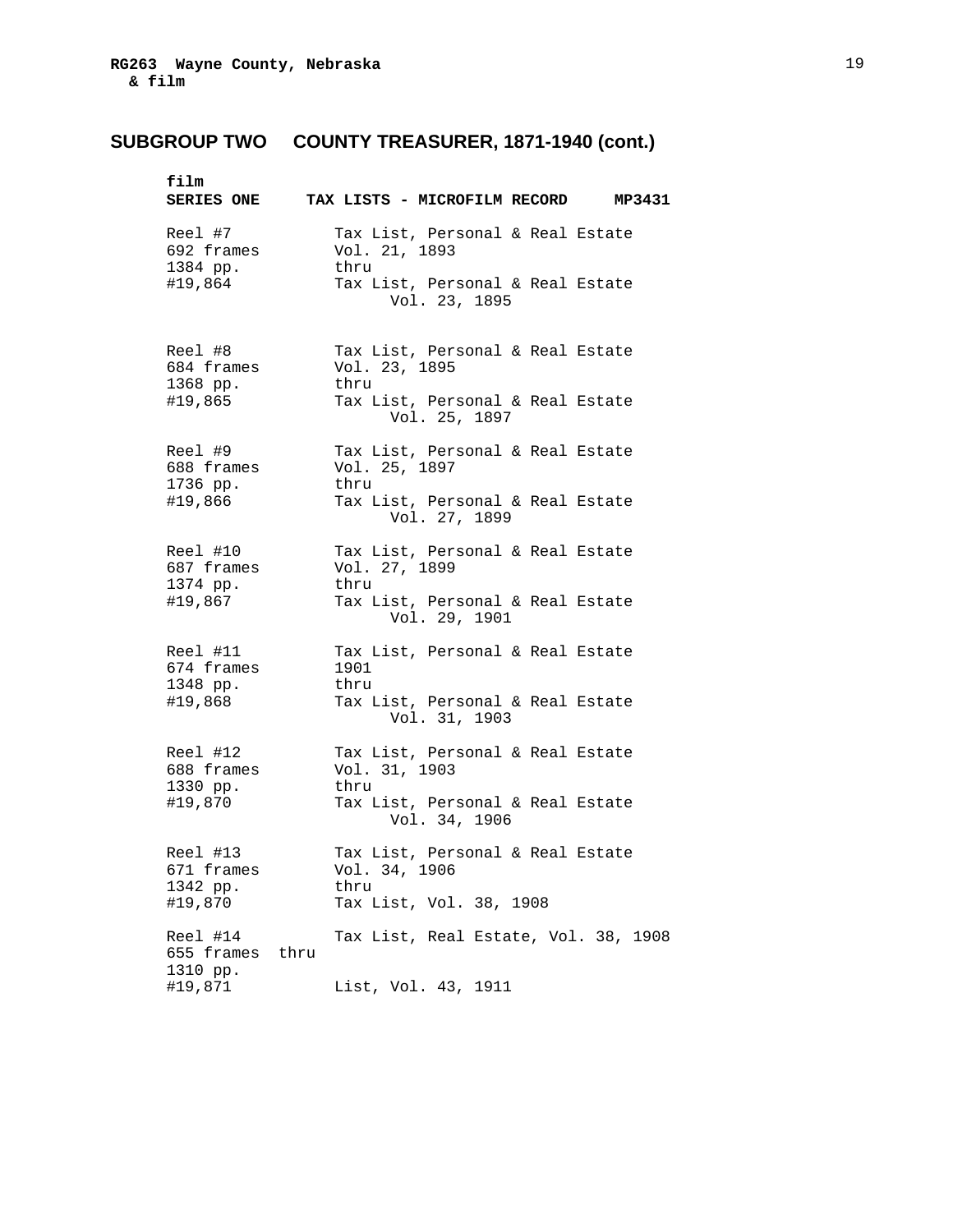| film                                    | SERIES ONE TAX LISTS - MICROFILM RECORD MP3431                                                     |
|-----------------------------------------|----------------------------------------------------------------------------------------------------|
| Reel #15<br>649 frames thru<br>1298 pp. | Tax List, Vol. 43, 1911                                                                            |
| #19,872                                 | Tax List, Vol. 48, 1913<br>CORRECTION: Target for vol. 45 shows 1945.<br>Corrected at frame #0333. |
| Reel #16<br>770 frames<br>1540 pp.      | Tax List, Personal Property<br>Vol. 48, 1913<br>thru                                               |
| #19,873                                 | Tax List, Personal Property<br>Vol. 51, 1915                                                       |
| Reel #17<br>825 frames<br>1650 pp.      | Tax List, Personal Property<br>Vol. 51, 1915<br>thru                                               |
| #19,874                                 | Tax List, Personal Property<br>Vol. 54, 1916                                                       |
| Reel #18<br>608 frames<br>1216 pp.      | Tax List, Personal Property<br>Vol. 54, 1916<br>thru                                               |
| #19,875                                 | Tax List, Personal Property<br>Vol. 58, 1918                                                       |
| Reel #19<br>654 frames<br>1308 pp.      | Tax List, Personal Property<br>Vol. 59, 1919<br>thru                                               |
| #19,879                                 | Tax List, Real Estate<br>Vol. 63, 1921                                                             |
| Reel #20<br>633 frames<br>1266 pp.      | Tax List, Real Estate<br>Vol. 63, 1921<br>thru                                                     |
| #19,880                                 | Tax List, Real Estate<br>Vol. 67, 1923                                                             |
| Reel #21<br>653 frames<br>1308 pp.      | Tax List, Personal Property<br>Vol. 68, 1923<br>thru                                               |
| #19,881                                 | Tax List, Personal Property<br>Vol. 72, 1925                                                       |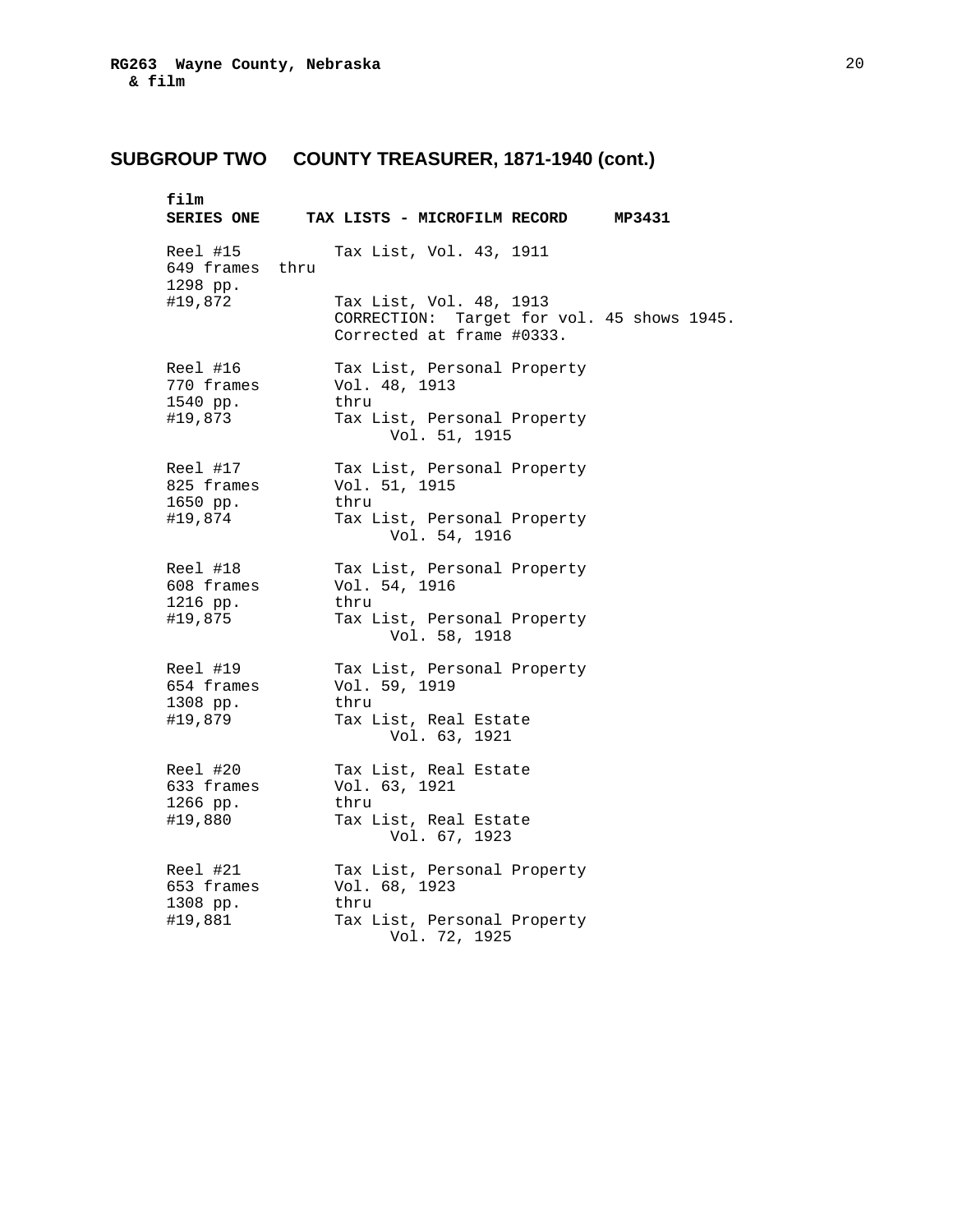| film                                          | SERIES ONE TAX LISTS - MICROFILM RECORD MP3431                                                       |  |
|-----------------------------------------------|------------------------------------------------------------------------------------------------------|--|
| Reel #22<br>658 frames<br>1316 pp.<br>#19,882 | Tax List, Personal Property<br>Vol. 72, 1925<br>thru<br>Tax List, Personal Property<br>Vol. 76, 1927 |  |
| Reel #23<br>660 frames<br>1320 pp.<br>#19,883 | Tax List, Personal Property<br>Vol. 77, 1928<br>thru<br>Tax List, Real Estate<br>Vol. 81, 1930       |  |
| Reel #24<br>646 frames<br>1292 pp.<br>#19,884 | Tax List, Real Estate<br>Vol. 81, 1930<br>thru<br>Tax List, Real Estate<br>Vol. 85, 1932             |  |
| Reel #25<br>645 frames<br>1290 pp.<br>#19,885 | Tax List, Real Estate<br>Vol. 85, 1932<br>thru<br>Tax List, Personal Property<br>Vol. 88, 1933       |  |
| Reel #26<br>659 frames<br>1318 pp.<br>#19,886 | Tax List, Personal Property<br>Vol. 88, 1933<br>thru<br>Tax List, Personal Property<br>Vol. 91, 1935 |  |
| Reel #27<br>657 frames<br>1314 pp.<br>#19,887 | Tax List, Personal Property<br>Vol. 91, 1935<br>thru<br>Tax List, Personal Property<br>Vol. 94, 1936 |  |
| Reel #28<br>653 frames<br>1306 pp.<br>#19,888 | Tax List, Personal Property<br>Vol. 94, 1936<br>thru<br>Tax List, Real Estate<br>Vol. 97, 1938       |  |
| Reel #29<br>643 frames<br>1286 pp.<br>#19,889 | Tax List, Real Estate<br>Vol. 97, 1938<br>thru<br>Tax List, Personal Property<br>Vol. 100, 1939      |  |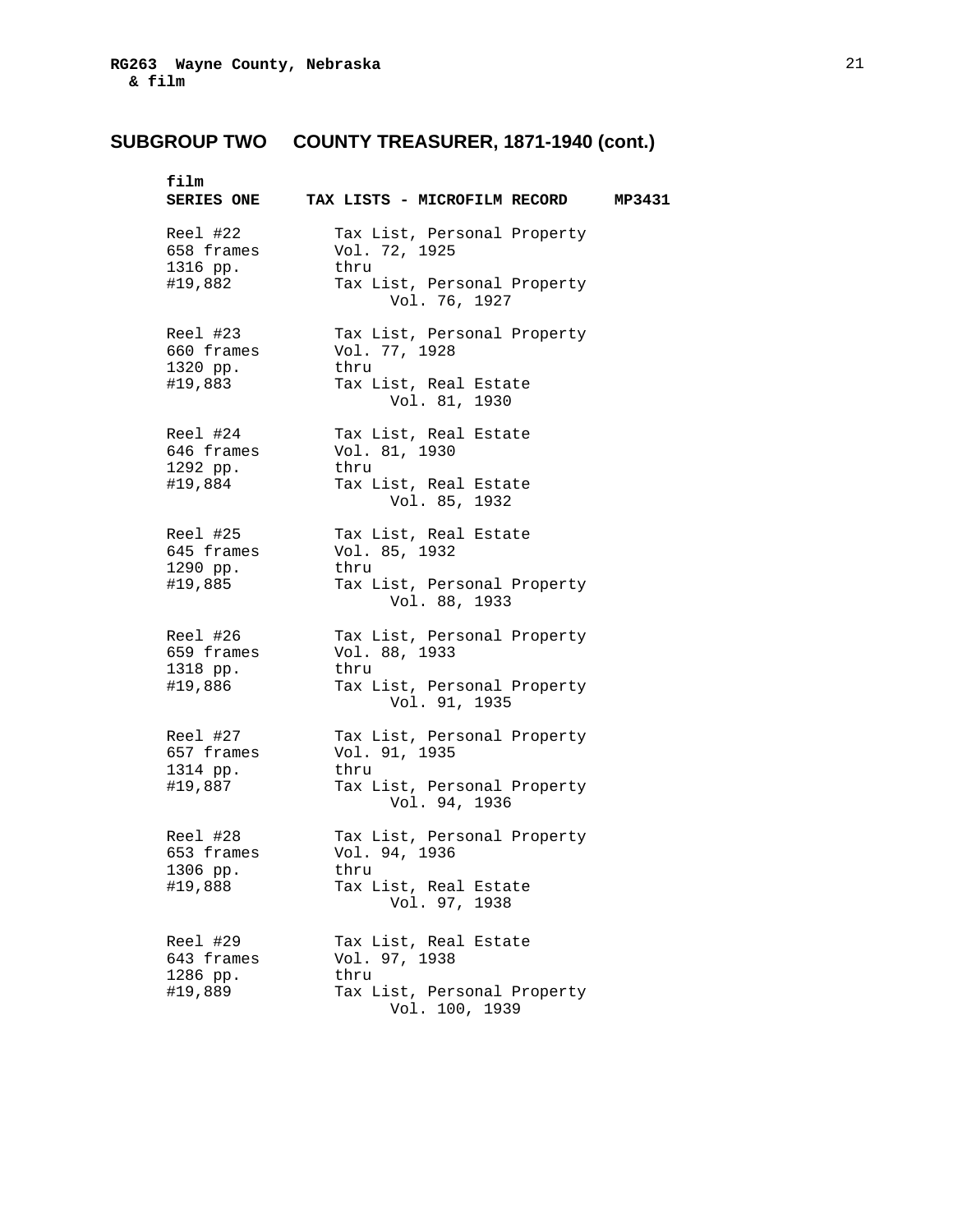**film** 

| film              |  |  |                              |        |
|-------------------|--|--|------------------------------|--------|
| <b>SERIES ONE</b> |  |  | TAX LISTS - MICROFILM RECORD | MP3431 |

| Reel #30   | Tax List, Real Estate         |  |
|------------|-------------------------------|--|
| 724 frames | Vol. 101, 1940                |  |
| 1448 pp.   | thru                          |  |
| #19,890    | Tax List, Delinquent Tax List |  |
|            | Vol. 106, 1889-1903           |  |

 NOTE: Old Age Pension Tax List, 1934 begins in Vol. 106, frame 0420. Vol. 101, page 1 is blank Personal and Delinquent Tax Lists prior to 1886 begin in Vol. 105, frame 054

**film** 

| <b>SERIES TWO</b> | DELINQUENT TAX LISTS, 1871-1920 |  |  |
|-------------------|---------------------------------|--|--|
|-------------------|---------------------------------|--|--|

| V.104       | 1871-1873      | Delinquent Tax List |
|-------------|----------------|---------------------|
| V.105       | 1871-1886      | Delinquent Tax List |
| V.106       | 1890-1903      | Delinquent Tax List |
| V.107       | $1900$ & prior | Delinquent Tax List |
| V.108       | $1920$ & prior | Delinquent Tax List |
| $V.109-110$ | 1887-1897      | Delinquent Tax List |

**film MOTOR VEHICLE TAX LISTS, 1935-1940** 

NOTE: One volume per year

V.111-116 1935-1940 Motor Vehicle Tax Lists

SERIES TWO AND THREE - MICROFILM RECORD

| Reel #31   | Delinquent Tax List                             |
|------------|-------------------------------------------------|
| 737 frames | Vol. 106, 1889-1903                             |
| 1474 pp.   | thru                                            |
| #19,891    | Motor Vehicle Tax                               |
|            | Vol. 111, 1937                                  |
|            | NOTE: Motor Vehicle starts vol. 111, frame 0310 |
| Reel #32   | Motor Vehicle Tax List                          |
| 561 frames | Vol. 113, 1937                                  |
| 1122 pp.   | thru                                            |
| #19,892    | Motor Vehicle Tax List                          |
|            | Vol. 116, 1940                                  |

NOTE: The following records are not on microfilm.

### **SERIES FOUR TAX SALE & REDEMPTION RECORDS, 1871-1878**

V.117 1871-1878 Tax Sale Record

 **SERIES FIVE Special Assessments (no records)**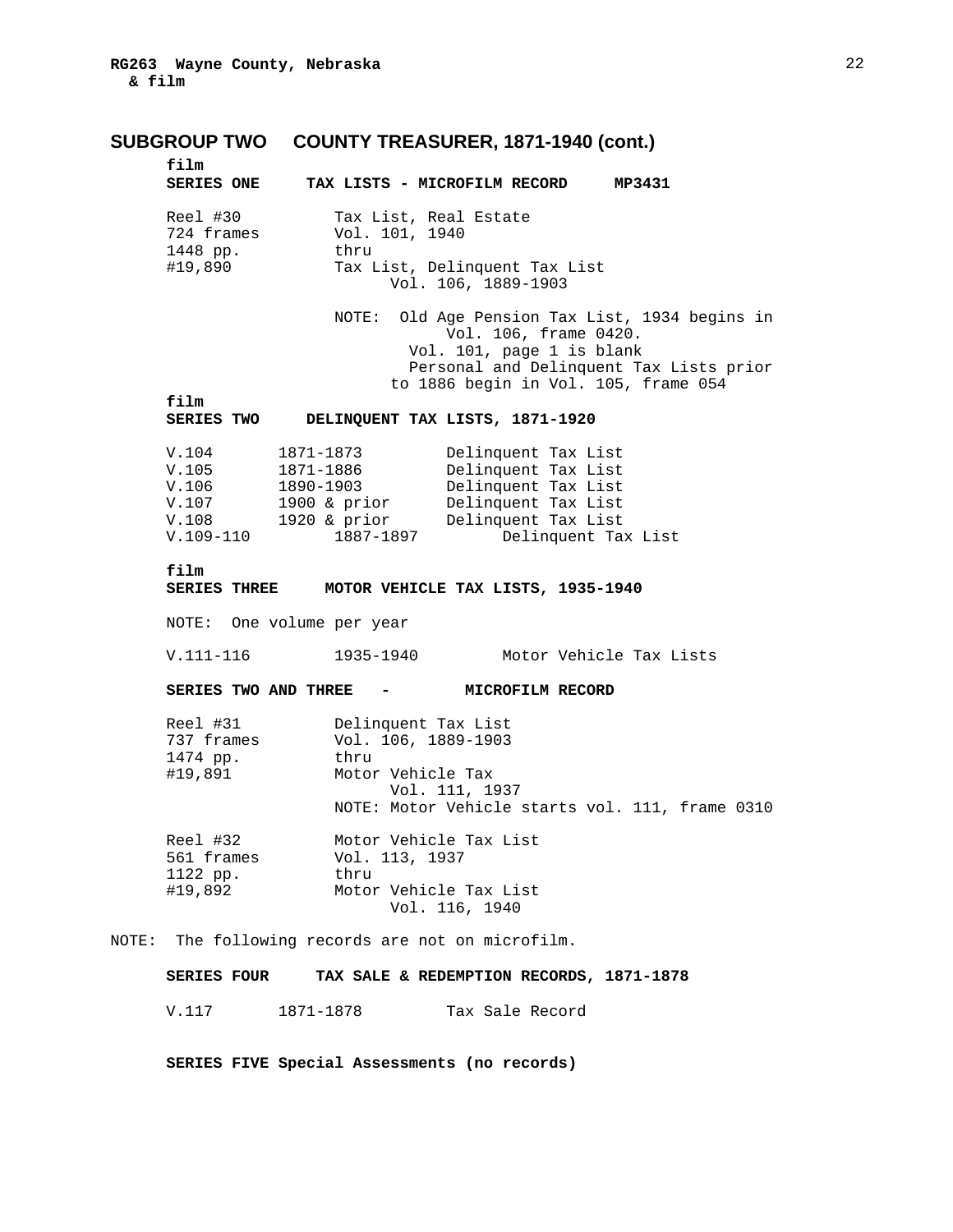| SERIES SIX     |                        | SCHOOL LAND LEDGERS, 1880-1914             |
|----------------|------------------------|--------------------------------------------|
| V.118<br>V.119 | 1880-1914<br>1881-1905 | School Land Ledger<br>School Land Abstract |
| V.120          | 1880-1887              | Abstract of School Lands                   |

# **SUBGROUP THREE COUNTY BOARD OF COMMISSIONERS, 1874-1967**

| film                                                                | SERIES ONE COMMISSIONER PROCEEDINGS, 1874-1967 |                                                          |                                                                                                                                                                                                                                                                                                                                                                                                                                                                                                                                                                           |
|---------------------------------------------------------------------|------------------------------------------------|----------------------------------------------------------|---------------------------------------------------------------------------------------------------------------------------------------------------------------------------------------------------------------------------------------------------------------------------------------------------------------------------------------------------------------------------------------------------------------------------------------------------------------------------------------------------------------------------------------------------------------------------|
| V.1<br>V.2<br>V.3<br>V.4<br>V.5<br>V.6<br>V.7<br>V.8<br>V.9<br>V.10 |                                                |                                                          | Commissioner Proceedings, Oct. 4, 1870-June 2, 1883<br>Commissioner Proceedings, June 5, 1883-July 27, 1895<br>Commissioner Proceedings, Sept. 9, 1895-Mar. 3, 1903<br>Commissioner Proceedings, Apr. 2, 1903-July 1, 1910<br>Commissioner Proceedings, July 13, 1910-Jan. 1, 1916<br>Commissioner Proceedings, Jan. 18, 1916-Aug. 6, 1924<br>Commissioner Proceedings, Aug. 13, 1924-Mar. 8, 1932<br>Commissioner Proceedings, Mar. 22, 1932-Nov. 1, 1938<br>Commissioner Proceedings, Nov. 22, 1938-Apr 18, 1950<br>Commissioner Proceedings, May 1, 1950-Jan. 24, 1967 |
| film                                                                |                                                |                                                          | SERIES ONE COMMISSIONER PROCEEDINGS - MICROFILM RECORD                                                                                                                                                                                                                                                                                                                                                                                                                                                                                                                    |
| Roll #1<br>#13,950                                                  |                                                | Commissioner's Proceedings<br>Oct. 4, 1870-Jan 3, 1901   |                                                                                                                                                                                                                                                                                                                                                                                                                                                                                                                                                                           |
| Roll #2<br>#13,951                                                  |                                                | Commissioner's Proceedings<br>Jan. 7, 1901-June 5, 1923  |                                                                                                                                                                                                                                                                                                                                                                                                                                                                                                                                                                           |
| Roll #3<br>#13,952                                                  |                                                | Commissioner's Proceedings<br>June 5, 1923-Jan. 23, 1940 |                                                                                                                                                                                                                                                                                                                                                                                                                                                                                                                                                                           |
| #13,953                                                             | Roll #4 (part) Commissioner's Proceedings      |                                                          | Jan. 16, 1940-Jan. 24, 1967                                                                                                                                                                                                                                                                                                                                                                                                                                                                                                                                               |
|                                                                     | NOTE: The following are not on microfilm.      |                                                          |                                                                                                                                                                                                                                                                                                                                                                                                                                                                                                                                                                           |
| B. 1<br>f. 1<br>f. 2<br>f. 3<br>f.4<br><b>B.</b> 1a                 |                                                | Wayne Co. Plats, n.d                                     | Courthouse corres. re George McDonald<br>Architect, 1893-1895<br>Jail Contracts and Specifications, 1895<br>Courthouse Proposals & Contract, 1874                                                                                                                                                                                                                                                                                                                                                                                                                         |
|                                                                     |                                                |                                                          |                                                                                                                                                                                                                                                                                                                                                                                                                                                                                                                                                                           |

 v. 2 Road Record, 1883-1896 v. 1 Road Petitions, Action, & claims, 1881-1896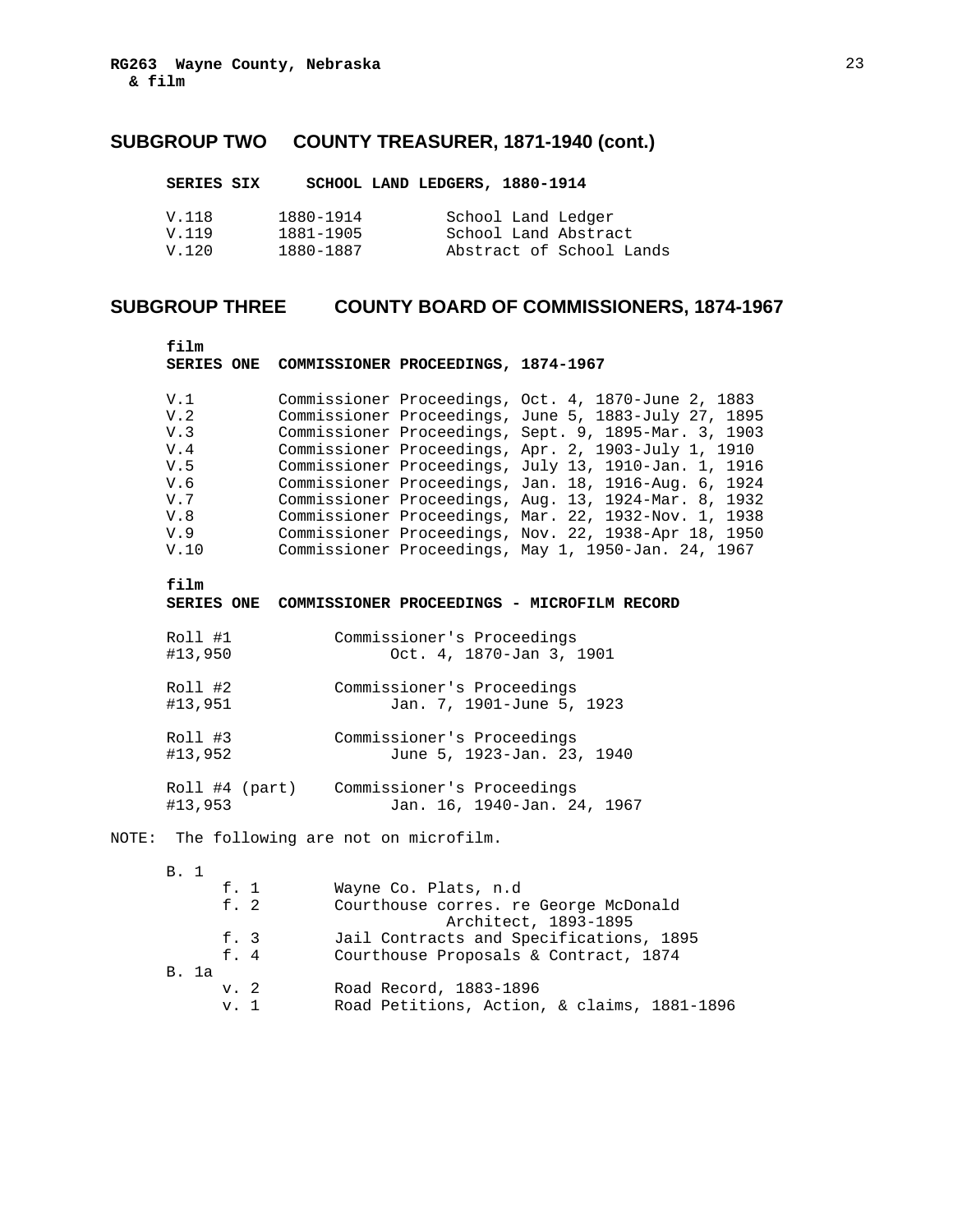## **SUBGROUP FOUR COUNTY CLERK, 1871-1972**

| film | SERIES ONE MARRIAGE RECORDS, 1871-1955                                                                                       |
|------|------------------------------------------------------------------------------------------------------------------------------|
| V. 1 | Marriage Record, Bk 1 (Indexed)<br>$p.1$ - (Sperry-Eayrs), May 9, 1871 thru<br>p.472- (Brune-Vuhlkump), Feb. 25, 1892        |
| V.2  | Marriage Record, Bk 2 (Indexed)<br>p.1- (Baier-Klein), Feb. 27, 1892 thru<br>p.464- (Andersen-Meyer), Aug. 16, 1898          |
| V. 3 | Marriage Record, Bk 3 (Indexed)<br>p.1- Rorhrke-Gutz), Aug. 27, 1898 thru<br>p.460- (Sanders-Martin), Oct. 27, 1903          |
| V. 4 | Marriage Record, Bk 4 (Indexed)<br>p.1- (McKay-Wegner), Oct. 27, 1903 thru<br>p.480- (Longe-Test), Feb. 11, 1909             |
| V.5  | Marriage Record, Bk 5 (Indexed)<br>p.1- (Steffen-Kuhr), Feb. 3, 1909 thru<br>p.480- (Berger-Glaumeyer), Aug. 13, 1913        |
| V.6  | Marriage Record, Bk 6 (Indexed)<br>p.1- (Swanson-Hovner), Aug. 20, 1913 thru<br>p. 480- (Crellin-Delozier), Feb. 18, 1918    |
| V. 7 | Marriage Record, Bk 7 (Indexed)<br>p.A- (Nelson-Heikes), Feb. 20, 1918 thru<br>p.479- (Ellis-Amick), July 11, 1922           |
| V. 8 | Marriage Records, Bk 8 (Indexed)<br>p.1- (Urell-Wood), July 19, 1922 thru<br>p.480- (Wagner-Gaines), Aug. 25, 1929           |
| V. 9 | Marriage Records, Bk 9 (Indexed)<br>p.1- (Nowlin-Montgomery), Aug. 31, 1929 thru<br>p.644- (McDonald-Hayward), Feb. 19, 1938 |
| V.10 | Marriage Records, Bk 10<br>p.1- (Brudigan-Aevermann), Feb. 19, 1938 thru<br>p.700- (Meyer-Ahlvers), Apr. 14, 1946            |
| V.11 | Marriage Records, Bk 11<br>p.1- (Fleshman-Black), Apr. 18, 1946 thru<br>$p.702-$ (Rabe-Jordan), July 11, 1955                |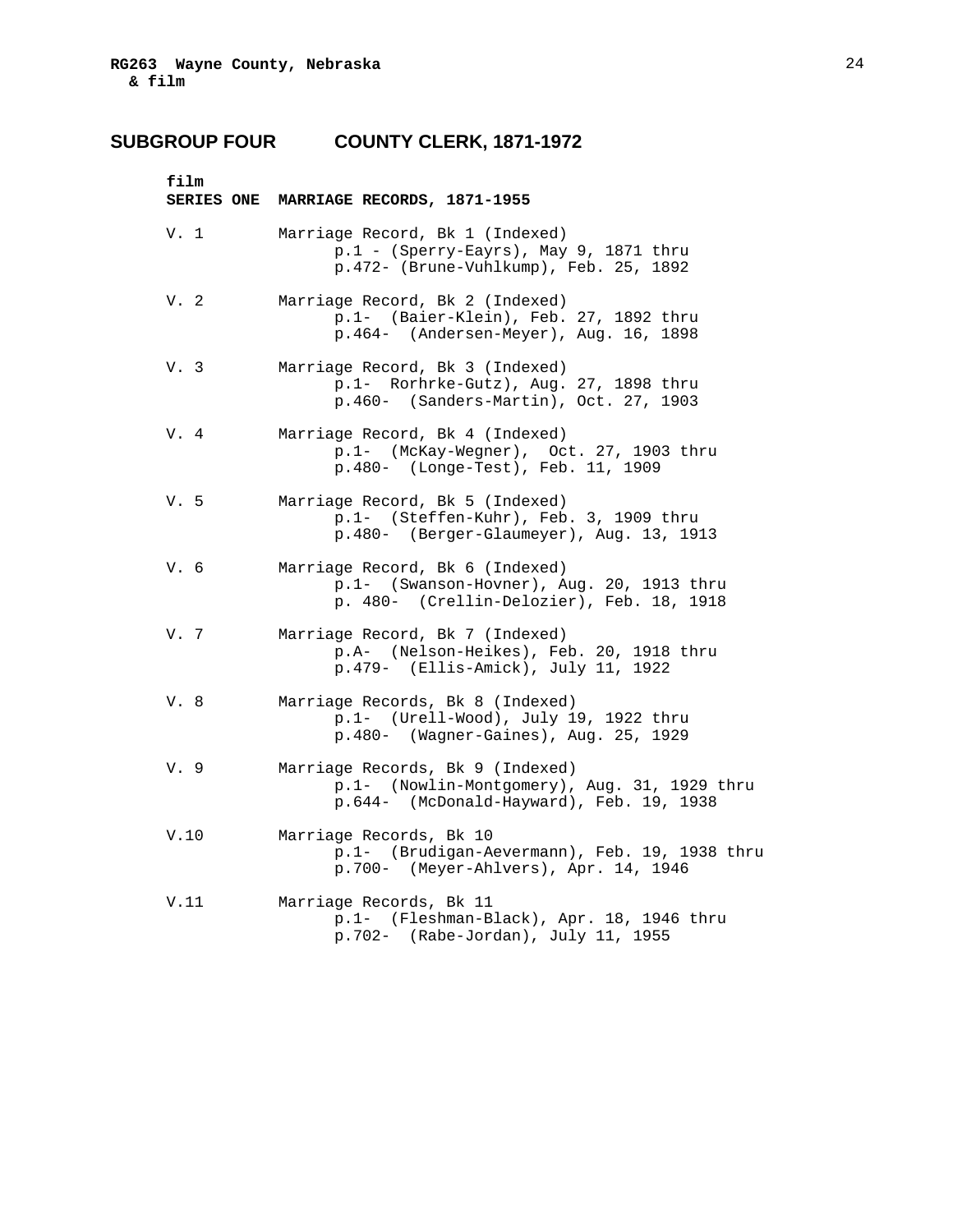### **SUBGROUP FOUR COUNTY CLERK, 1871-1972 (cont.)**

**film SERIES ONE MARRIAGE RECORDS - MICROFILM RECORD MP4219**  Reel #1 General Index to Marriages, Bk #1 (1871-1997) 890 frames thru 1603 pp. Item #4- Marriages, Bk #3 GSU Project p. 233 (Van Norman-Damme), June 10, 1901 #29,007 CORRECTIONS- Spliced to start of reel Item 2, retake Bk 1, pp. 1-5 (illegible) Item 3, retake Bk 2, index p.1 (illegible) Reel #2 Item #1- Marriages, Bk #3<br>849 frames p. 232 (Smith-Spears), Ju 849 frames p. 232 (Smith-Spears), June 10, 1901 1529 pp. thru GSU Project Item #3- Marriages, Bk #6 #29,008 p. 235 (Davison-Bannister), Dec. 22, 1915 CORRECTION- Spliced to start of reel Item 1, retake bk 3, pp. 232-233 Item 2, retake bk 4, index p. 1 Reel #3 Item #1- Marriages, Bk #6<br>992 frames p. 234 (Anderson-Stamm) p. 234 (Anderson-Stamm) 1591 pp. thru GSU Project Item #3- Marriages, Bk #9 #29,009 p. 251 (Stunkel-Stuthman), Mar. 5, 1933 CORRECTION- Spliced to start of reel. Item 1, retake bk 6 pp.234-235 (illegible) Reel #4 Item #1- Marriages, Bk #9 1545 frames p. 251 (Stunkel-Stuthman), Feb. 27, 1933 1518 pp. thru GSU Project Item #3- Marriages, Bk #11 #29,010 p. 425 (Benton-Mack), May 5, 1951 NOTE: Books 10 and 11 lack an index. See General Index, Roll 1, book 1. Reel #5 Item #1- Marriages, Bk #11<br>277 frames p. 425 (Benton-Mack), Apri p. 425 (Benton-Mack), April 21, 1951<br>thru 277 pp. GSU Project Item #1- Marriages, Bk #11 #29,011 p. 702 (Rabe-Jordan), July 11, 1955 **film SERIES TWO ELECTION RECORDS, 1908-1972**  V.1 Abstract of Votes Cast Sept. 1, 1908-Apr. 10, 1928 V.2 Abstract of Votes Cast Nov. 3, 1908-Nov.6, 1934 V.3 Abstract of Votes Cast Aug. 12, 1930-Aug. 8, 1950 V.4 Abstract of Votes Cast Nov. 3, 1936-Nov. 7, 1972 Abstract of Votes Cast Apr. 11, 1952-May 11, 1972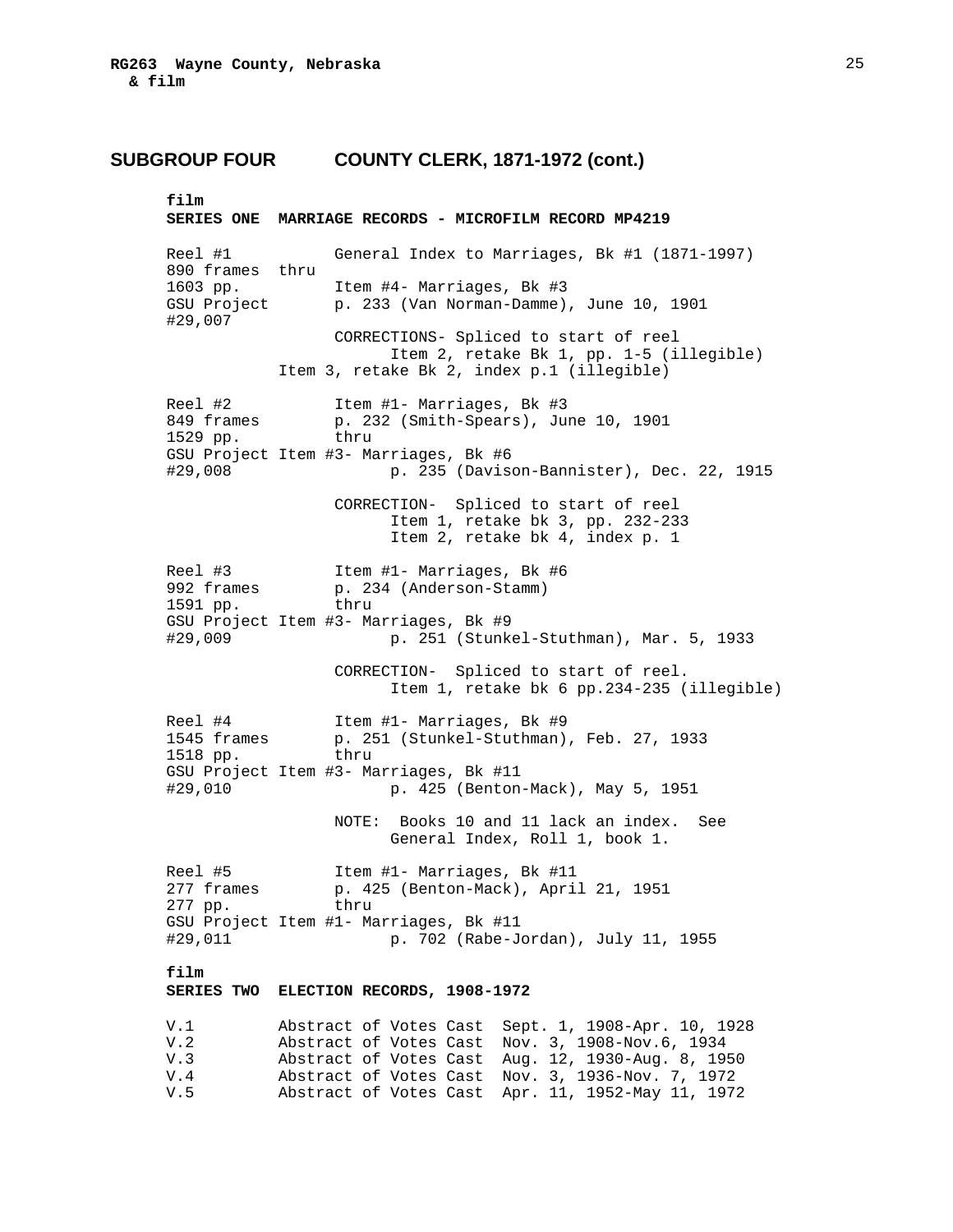### **SUBGROUP FOUR COUNTY CLERK, 1871-1972 (cont.)**

| film                         | SERIES TWO ELECTION RECORDS, MICROFILM RECORD                                                                                                                                                         |
|------------------------------|-------------------------------------------------------------------------------------------------------------------------------------------------------------------------------------------------------|
| Reel #4<br>#13,953<br>(part) | Abstract of Votes Cast, Primary Election<br>Vol. 1, Sept. 1, 1908-April 8, 1924                                                                                                                       |
| Reel #5<br>13,957            | Abstract of Votes Cast<br>Vol. 1, Aug. 10, 1926<br>thru<br>Abstract of Votes Cast, Primary Election<br>Vol. 3, May 11, 1972<br>NOTE: Vol. 1-2 include General Elections<br>Nov. 3, 1908-Nove. 7, 1972 |
| NOTE:                        | The following records are not on film                                                                                                                                                                 |
| B.2                          | Abstract of Votes Cast, 1882-1906                                                                                                                                                                     |

#### **SERIES THREE BOND RECORDS**

The archives holds no records for this series.

### **SERIES FOUR PROFESSIONAL REGISTERS**

The archives holds no records for this series.

#### **SERIES FIVE BRAND & ESTRAY RECORDS, 1878-1899**

V. 4 Brand Book 1878-1899

### **SERIES SIX INCORPORATIONS**

The archives holds no records for this series.

### **SERIES SEVEN MILITARY ROSTERS, 1923-1935**

| B.3        | Soldiers & Sailors Census | $1923 - 24$      |
|------------|---------------------------|------------------|
| B.4        | Soldiers & Sailors Census | 1925, 1927, 1929 |
| B.5        | Militia Rolls             | 1905-1909        |
| B.6        | Militia Rolls             | 1910-1914        |
| <b>B.7</b> | Militia Rolls             | 1915-1919        |
| B.8        | Militia Rolls             | 1920-1928        |
| B.9        | Militia Rolls             | 1931-1935        |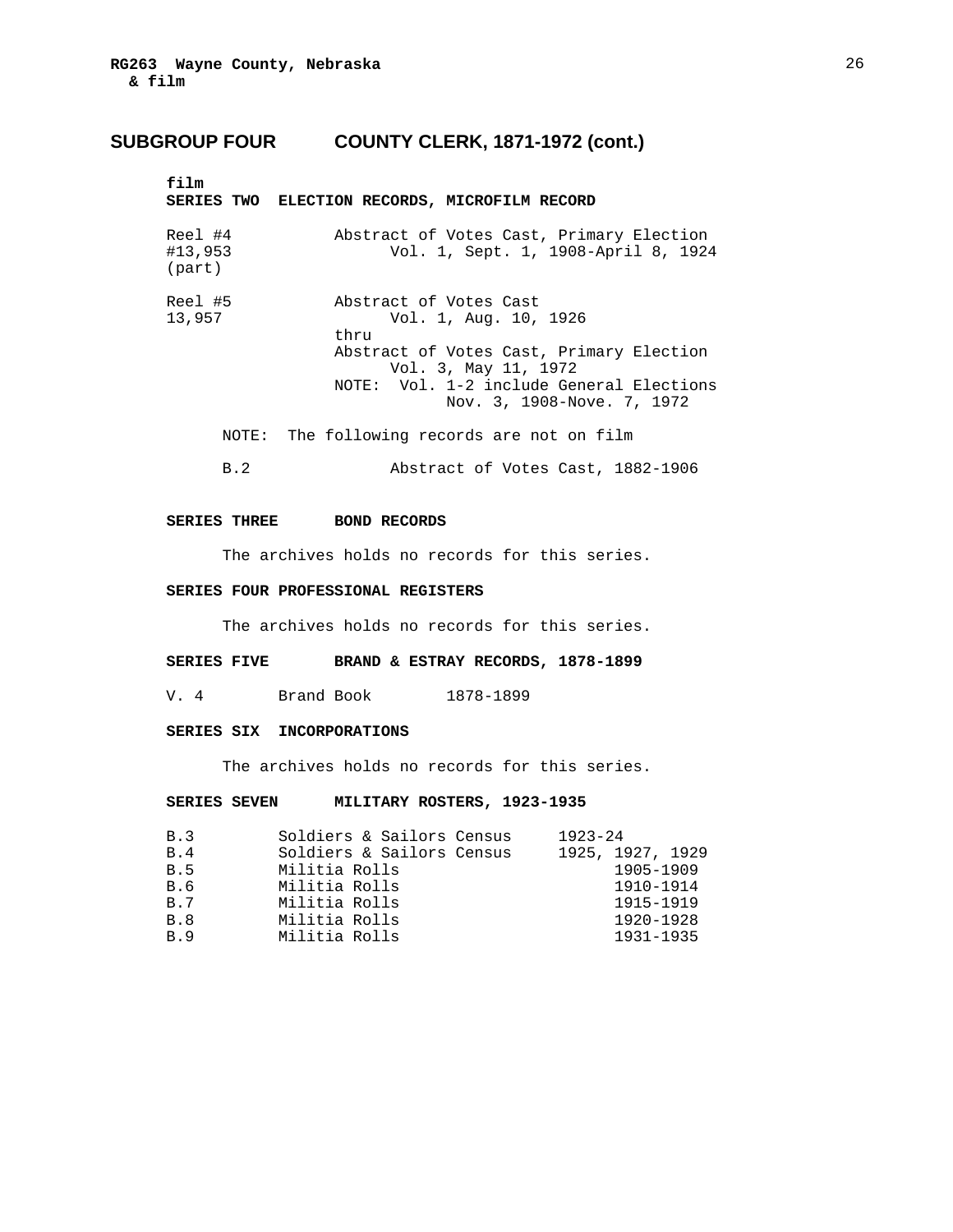### **SUBGROUP FIVE REGISTER OF DEEDS, 1904-1920**

#### **SERIES ONE PATENT RECORDS**

The archives holds no records for this series.

#### **SERIES TWO NUMBERICAL INDEX**

The archives holds no records for this series.

#### **SERIES THREE ABSTRACT OF LANDS**

The archives holds no records for this series.

#### **SERIES FOUR GENERAL INDEX TO DEEDS**

The archives holds no records for this series.

| <b>SERIES FIVE</b> | DEED RECORDS, 1904-1915 |  |
|--------------------|-------------------------|--|
|--------------------|-------------------------|--|

Vols. 1-2 Real Estate Transfers 1904-1915

### **SERIES SIX GENERAL INDEX TO MORTGAGES**

The archives holds no records for this series.

#### SERIES SEVEN **MORTGAGE RECORDS, 1907-1920**

V.3 Assessor's Mortgage Record 1907-1920

### **SUBGROUP SIX COUNTY COURT, 1882-1932**

 **SERIES ONE CALENDARS & GENERAL INDEXES** 

The archives holds no records for this series.

#### **SERIES TWO ENTRY AND ESTATE RECORDS**

The archives holds no records for this series.

#### **SERIES THREE PROBATE RECORDS**

The archives holds no records for this series.

#### **SERIES FOUR JUSTICES OF THE PEACE, 1882-1890**

| V. 1  | Justice Docket | 1882-1891 |
|-------|----------------|-----------|
| V. 2  | Justice Docket | 1891-1902 |
| V. 3  | Justice Docket | 1888-1896 |
| $V_4$ | Justice Docket | 1896-1905 |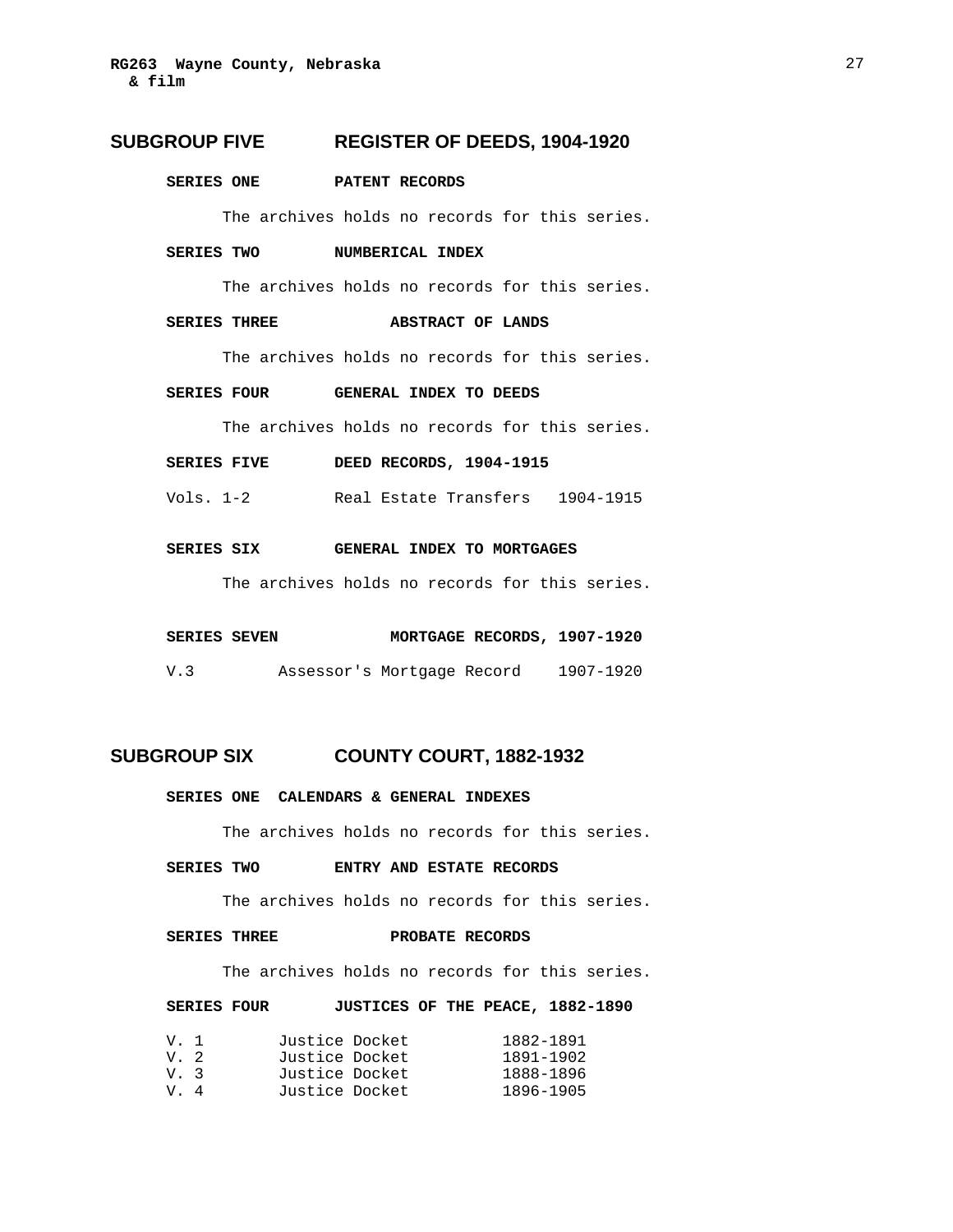### **SUBGROUP SIX COUNTY COURT, 1882-1932**

| <b>SERIES FOUR</b> |                |  |           | JUSTICES OF THE PEACE, 1882-1890 |
|--------------------|----------------|--|-----------|----------------------------------|
| $V = 5$            | Justice Docket |  | 1905-1917 |                                  |
| V. 6               | Justice Docket |  | 1918      |                                  |
| V 7                | Justice Docket |  | 1889-1890 |                                  |

**SERIES FIVE CIVIL & CRIMINAL DOCKETS** 

The archives holds no records for this series.

**SERIES SIX JUDGE'S DOCKETS, 1929-1932** 

| B.10  | Correspondence, County Judge |  | 1929-1930 |
|-------|------------------------------|--|-----------|
| B.11  | Correspondence, County Judge |  | 1930      |
| B. 12 | Correspondence, County Judge |  | 1930-1931 |
| B.13  | Correspondence, County Judge |  | 1931-1932 |

### **SUBGROUP SEVEN DISTRICT COURT**

**Film (ask reference staff for assistance with microfilm) SERIES ONE NATURALIZATION RECORDS, 1874-1932**  1874-1929

| Reel 1 |  |                                           |  | Volume 1 Declaration of Intention, indexed 1-13-1874 to 10-23-1903 |
|--------|--|-------------------------------------------|--|--------------------------------------------------------------------|
| #30506 |  |                                           |  | Volume 2 Declaration of Intention, indexed 12-2-1903 to 9-26-1906  |
|        |  |                                           |  | Volume 3 Declaration of Intention, indexed 10-13-1906 to 9-6-1906  |
|        |  |                                           |  | Volume 4 Declaration of intention, indexed 12-2-1908 to 5-31-1929  |
|        |  | Volume 5 Petitions, 8-24-1875 to 4-4-1892 |  |                                                                    |

| Reel 2 |  | Volume 5 Petitions, 4-4-1892 to 12-1-1901   |
|--------|--|---------------------------------------------|
| #30507 |  | Volume 6 Petitions, 11-11-1903 to 10-4-1906 |
|        |  | Volume 7 Petitions, 10-4-1906 to 3-5-1907   |
|        |  | Volume 8 Petitions, 12-3-1906 to 12-2-1913  |

Reel 3 Volume 8 Petitions, 12-2-1913 to 2-23-1917<br>#30508 Volume 9 Petitions, 2-26-1917 to 3-18-1922 Volume 9 Petitions, 2-26-1917 to 3-18-1922 Volume 10 Petitions, 12-6-1921 to 6-23-1923

Reel 4 Volume 10 Petitions, 9-24-1923 to 6-29-1929 #30509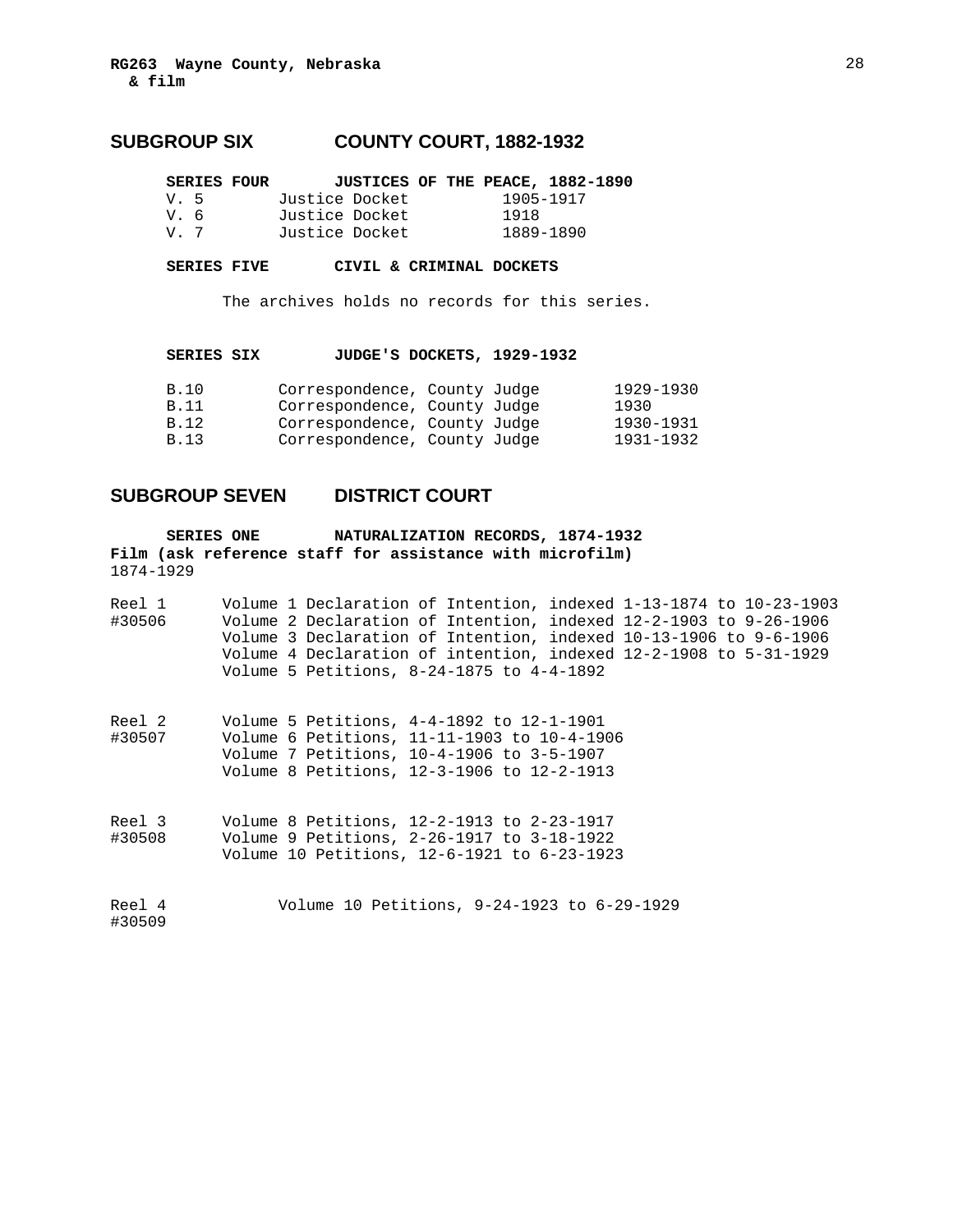### **RG263 Wayne County, Nebraska & film**

| Paper |        |                                                                                           |  |  |  |  |
|-------|--------|-------------------------------------------------------------------------------------------|--|--|--|--|
|       | Item 1 | Card file index, A-Z, 1874-1903                                                           |  |  |  |  |
|       | V.01   | Index to volume 1 declarations                                                            |  |  |  |  |
|       | V.02   | Declaration of Intention Vol.1 (old series)<br>$(Jan. 1874 - Oct. 1903)$                  |  |  |  |  |
|       | V.03   | Declaration of Intention Vol. 2 (old series)<br>(Dec. 1903 - Sept. 1906)                  |  |  |  |  |
|       | V.04   | Declaration of Intention Vol. 1 (old series)<br>$(Oct. 1906 - Nov. 1908)$                 |  |  |  |  |
|       | V.05   | Declaration of Intention Vol. 2 (old series)<br>$(Dec. 1908 - May 1929)$                  |  |  |  |  |
|       | V.06   | Declaration of Intention Vol. 3 (old series)<br>(Jan. 1930 - Feb. 1930), Incomplete       |  |  |  |  |
|       | V.07   | Naturalization Records, Final Papers Vol. 1 (old series)<br>$(Aug. 1875 - Dec. 1891)$     |  |  |  |  |
|       | V.08   | Records between 1891 and 1903 are missing.                                                |  |  |  |  |
|       | V.09   | Naturalization Records, Final Papers Vol. 2 (old series)<br>$(Nov. 1903 - 1906)$          |  |  |  |  |
|       | V.10   | Petition and Record V.1 (old series), missing Dec. of intent<br>$(Oct. 1906 - Dec. 1906)$ |  |  |  |  |
|       | V.11   | Petition and Record V.2 (old series)<br>$(Dec. 1906 - Feb. 1917)$                         |  |  |  |  |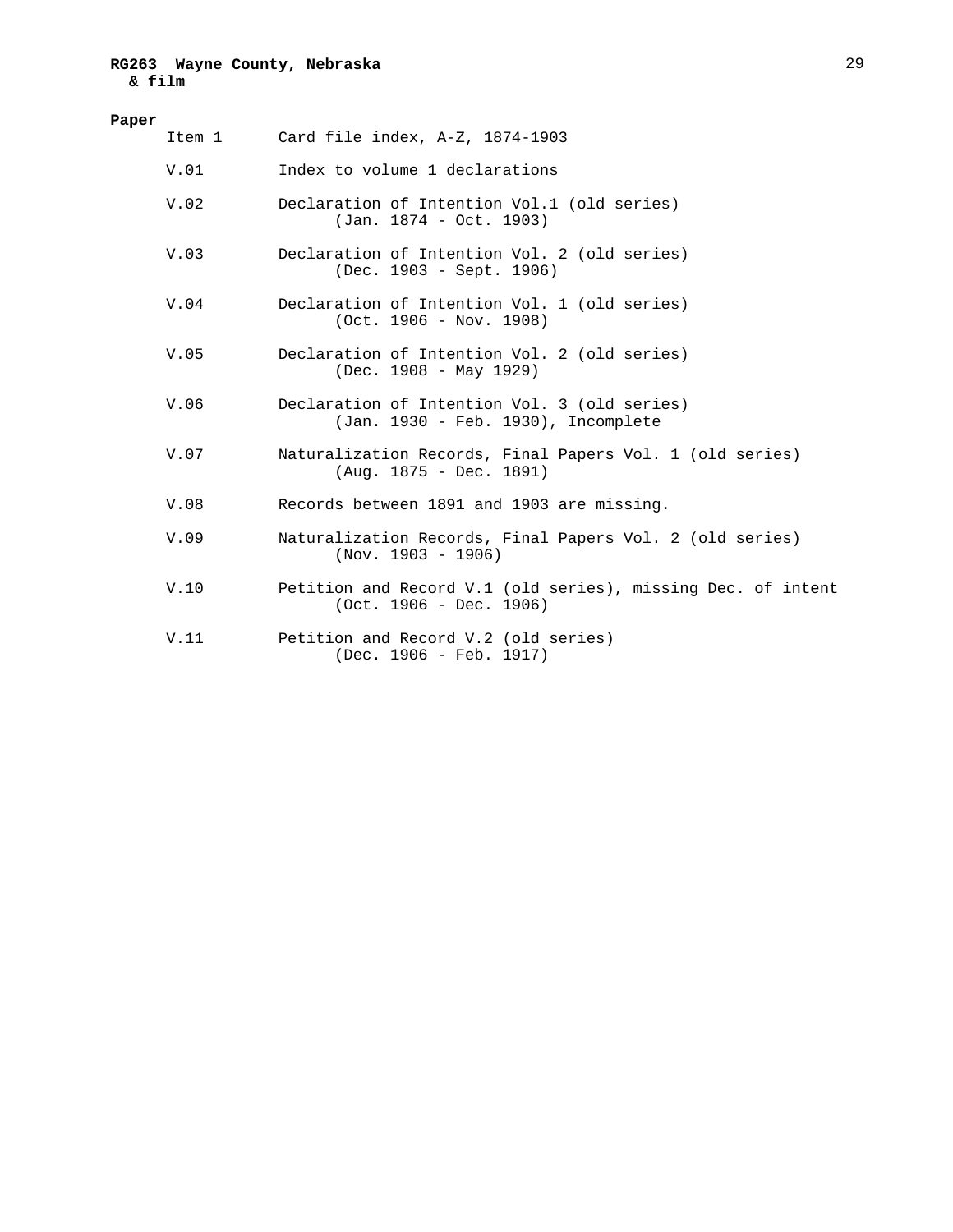# **SUBGROUP SEVEN DISTRICT COURT**

| <b>SERIES ONE</b> | NATURALIZATION RECORDS, 1874-1932                                                                                              |  |  |  |
|-------------------|--------------------------------------------------------------------------------------------------------------------------------|--|--|--|
| V.12              | Petition and Record V.3 (old series)<br>(Feb. 1917 - Dec. 1921)                                                                |  |  |  |
| V.13              | Petition and Record V.4 (old series)<br>(Dec. 1921 - June 1929)                                                                |  |  |  |
| V.14              | Certificates of Naturalization<br>U.S. Department of Commerce & Labor vol. 903<br>#9021 (3/5/1907) - #9030 (3/5/1907)          |  |  |  |
| V.15              | Certificates of Naturalization<br>U.S. Department of Commerce & Labor vol. 904<br>#9301 (3/13/1907) - #9040 (3/15/1907)        |  |  |  |
| V.16              | Certificates of Naturalization<br>U.S. Department of Commerce & Labor vol. 905<br>#9041 (3/5/1907) - #9050 (3/5/1907)          |  |  |  |
| V.17              | Certificates of Naturalization<br>U.S. Department of Commerce & Labor vol. 3057<br>#31401 (3/5/1907) - #31425 (4/25/1907)      |  |  |  |
| V.18              | Certificates of Naturalization<br>U.S. Department of Commerce & Labor vol. 3058<br>#31426 (4/25/1907) - #31450 (12/10/1907)    |  |  |  |
| V.19              | Certificates of Naturalization<br>U.S. Department of Commerce & Labor vol. 3941<br>#57001 (12/10/1907) - #57050 (11/24/1909)   |  |  |  |
| V.20              | Certificates of Naturalization<br>U.S. Department of Commerce & Labor vol. 4771<br>#98501 (11/24/1909) - #98550 (5/20/1912)    |  |  |  |
| V.21              | Certificates of Naturalization<br>U.S. Department of Commerce and Labor vol. 8952<br>#224051 (5/20/1912) - #224100 (2/16/1915) |  |  |  |
| V.22              | Certificates of Naturalization<br>U.S. Department of Labor vol. 16635<br>#533701 (2/17/1915) - #533750 (3/10/1920)             |  |  |  |
| V.23              | Certificates of Naturalization<br>U.S. Department of Labor vol. 30157<br>#1178801 (3/10/1920) - #1178850 (10/29/1921)          |  |  |  |